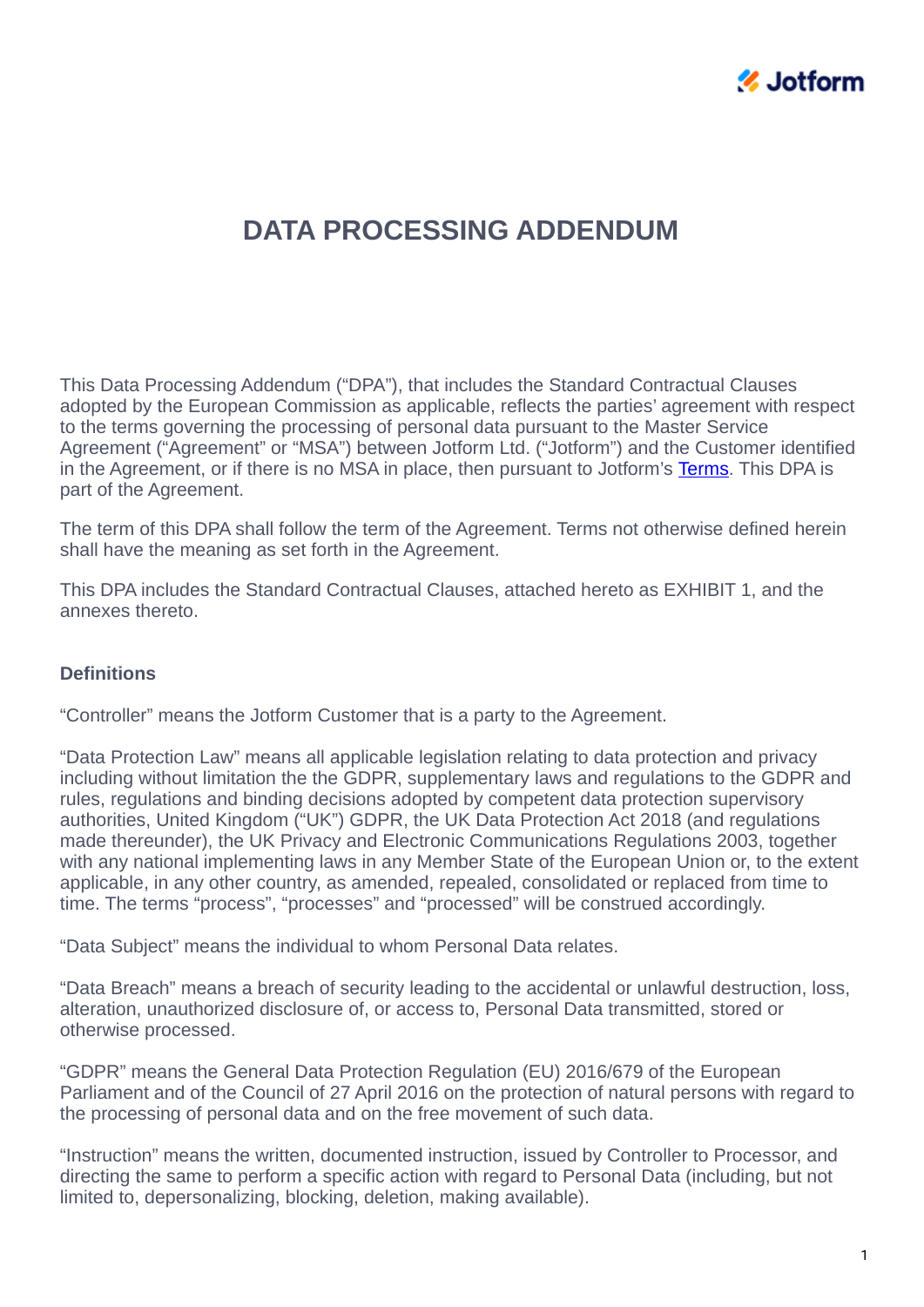"Personal Data" means any personally identifiable information under applicable Data Protection Law.

"Processing" means any operation or set of operations which is performed on Personal Data, encompassing the collection, recording, organization, structuring, storage, adaptation or alteration, retrieval, consultation, use, disclosure by transmission, dissemination or otherwise making available, alignment or combination, restriction or erasure of Personal Data.

"Processor" means a natural or legal person, public authority, agency or other body which processes Personal Data on behalf of the Controller.

"Service" means the Jotform service as described in the Agreement.

"Standard Contractual Clauses" means the clauses attached hereto as Exhibit 1, set out in the Annex of Commission Implementing Decision (EU) 2021/914 of 4 June 2021 for the transfer of personal data to processors established in third countries which do not ensure an adequate level of data protection, as well as any modified clauses, described in the UK Addendum, attached hereto as Exhibit 2, set out by the United Kingdom pursuant to UK GDPR, the UK Data Protection Act 2018 (and regulations made thereunder), the UK Privacy and Electronic Communications Regulations 2003.

"You" refers to the Controller.

# **Details of the Processing**

1. Categories of Data Subjects. Parties who submit filled-in forms (which forms have been provided to Controller by Jotform or which Controller has created using the Service) to Controller. Data Subjects also Controller's users of the Service, and Controller's employees, staff, and contractors whose Personal Data is processed by the Processor in connection with the Agreement.

2. Types of Personal Data. Personal data as defined in Article 4 of the GDPR.

3. Subject-Matter and Nature of the Processing. The subject-matter of Processing of Personal Data by Processor is the provision of the Service to the Controller that involves the Processing of Personal Data. Personal Data will be subject to those Processing activities as may be specified in the Agreement.

4. Purpose of the Processing. Personal Data will be Processed for purposes of providing the Service.

5. Duration of the Processing. Personal Data will be Processed for the duration of the Agreement, subject to the Section of this DPA entitled "Obligations of the Processor".

# **Controller Responsibility**

Within the scope of the Agreement and in its use of the services, Controller shall be solely responsible for complying with the statutory requirements relating to data protection and privacy, in particular regarding the disclosure and transfer of Personal Data to the Processor and the Processing of Personal Data. For the avoidance of doubt, Controller's instructions for the Processing of Personal Data shall comply with the Data Protection Law. This DPA is Controller's complete and final instruction to Jotform in relation to Personal Data and that additional instructions outside the scope of DPA would require prior written agreement between the parties. Instructions shall initially be specified in the Agreement and may, from time to time thereafter, be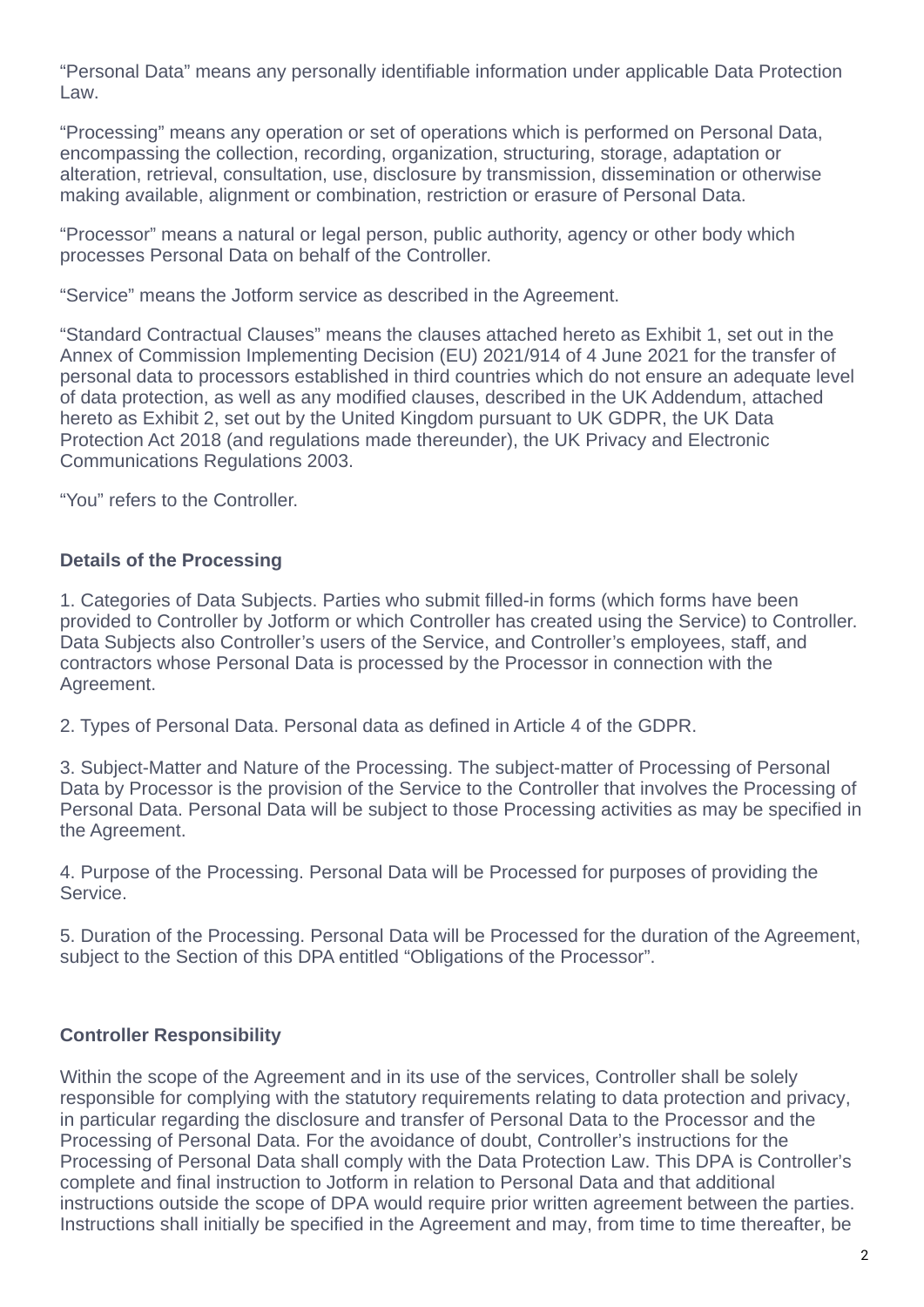amended, amplified or replaced by Controller in separate written instructions (as individual instructions).

Controller shall inform Processor without undue delay and comprehensively about any errors or irregularities related to statutory provisions on the Processing of Personal Data.

## **Obligations of Processor**

1. Compliance with Instructions. You acknowledge and agree that you are the Controller of Personal Data and Jotform is the Processor of that data. Processor shall collect, process and use Personal Data only within the scope of Controller's Instructions. If the Processor believes that an Instruction of the Controller infringes the Data Protection Law, it shall immediately inform the Controller without delay. If Processor cannot process Personal Data in accordance with the Instructions due to a legal requirement under any Data Protection Law, Processor will (i) promptly notify the Controller of that legal requirement before the relevant Processing to the extent permitted by the Data Protection Law; and (ii) cease all Processing (other than merely storing and maintaining the security of the affected Personal Data) until such time as the Controller issues new instructions with which Processor is able to comply. If this provision is invoked, Processor will not be liable to the Controller under the Agreement for any failure to perform the applicable services until such time as the Controller issues new instructions in regard to the Processing.

2. Security. Processor shall take the appropriate technical and organizational measures to adequately protect Personal Data against accidental or unlawful destruction, loss, alteration, unauthorised disclosure of, or access to Personal Data, described in Appendix 2 to the Standard Contractual Clauses. Such measures include, but are not be limited to:

i. the prevention of unauthorized persons from gaining access to Personal Data processing systems (physical access control),

ii. the prevention of Personal Data processing systems from being used without authorization (logical access control),

iii. ensuring that persons entitled to use a Personal Data processing system gain access only to such Personal Data as they are entitled to accessing in accordance with their access rights, and that, in the course of Processing or use and after storage, Personal Data cannot be read, copied, modified or deleted without authorization (data access control),

iv. ensuring that Personal Data cannot be read, copied, modified or deleted without authorization during electronic transmission, transport or storage on storage media, and that the target entities for any transfer of Personal Data by means of data transmission facilities can be established and verified (data transfer control),

v. ensuring the establishment of an audit trail to document whether and by whom Personal Data have been entered into or modified in, Personal Data processing systems (entry control),

vi. ensuring that Personal Data is Processed solely in accordance with the Instructions (control of instructions),

vii. ensuring that Personal Data is protected against accidental destruction or loss (availability control).

Processor will facilitate Controller's compliance with the Controller's obligation to implement security measures with respect to Personal Data (including if applicable Controller's obligations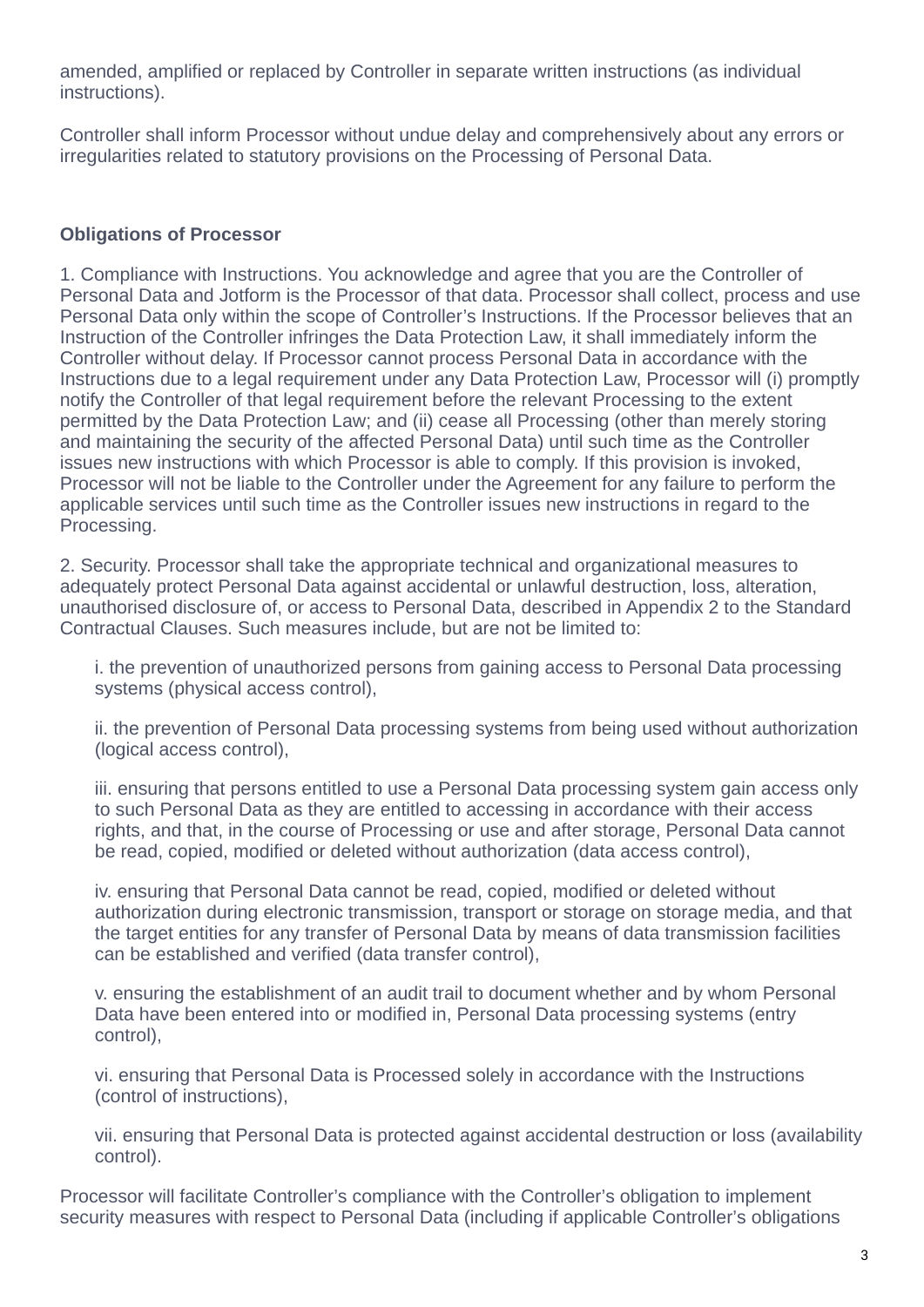pursuant to Articles 32 to 34 inclusive of the GDPR), by (i) implementing and maintaining the security measures described under Annex II, (ii) complying with the terms of subsection (d) of this Section (Data Breaches); and (iii) providing the Controller with information in relation to the Processing in accordance with the below Section entitled: Audits.

3. Confidentiality. Processor shall ensure that any personnel whom Processor authorizes to process Personal Data on its behalf is subject to confidentiality obligations with respect to that Personal Data. The undertaking to confidentiality shall continue after the termination of the above-entitled activities.

4. Data Breaches. Processor will notify the Controller of a Data Breach affecting any Personal Data as described under all applicable Data Protection Laws. At the Controller's request, Processor will promptly provide the Controller with all reasonable assistance necessary to enable the Controller to notify relevant Data Breaches to competent authorities and/or affected Data Subjects, if Controller is required to do so under the Data Protection Law.

5. Data Subject Requests. Processor will provide reasonable assistance, including by appropriate technical and organizational measures and taking into account the nature of the Processing, to enable Controller to respond to any request from Data Subjects seeking to exercise their rights under applicable Data Protection Law with respect to Personal Data (including access, rectification, restriction, deletion or portability of Personal Data, as applicable), to the extent permitted by the law. If such request is made directly to Processor, Processor will promptly inform Controller and will advise Data Subjects to submit their request to the Controller. Controller shall be solely responsible for responding to any Data Subjects' requests. Controller shall reimburse Processor for the costs arising from this assistance.

6. Sub-Processors. Processor shall be entitled to engage the Sub-Processors identified in this DPA and/or in the Agreement to fulfill Processor's obligations defined in the Agreement. If Processor intends to instruct other Sub-Processors, Processor will notify the Controller thereof in writing and will give the Controller the opportunity to object to the engagement of the new Sub-Processors within 30 days after being notified. The objection must be based on reasonable grounds (e.g. if the Controller proves that the use of such Sub-Processor would present significant risks for the protection of its Personal Data). If the Processor and Controller are unable to resolve such objection, either party may terminate the Agreement by providing written notice to the other party.

Where Processor engages Sub-Processors, Processor will ensure that a contract is in place between Processor and each Sub-Processor that imposes on the Sub-Processor the same obligations that apply to Processor under this DPA. Where the Sub-Processor fails to fulfil its data protection obligations, Processor will remain liable to the Controller for the performance of such Sub-Processors obligations.

Where a Sub-Processor is engaged, the Controller shall be granted the right to monitor and inspect the Sub-Processor's activities in accordance with this DPA and the Data Protection Law, including to obtain information from the Processor, upon written request, on the substance of the contract and the implementation of the data protection obligations under the sub-Processing contract, where necessary by inspecting the relevant contract documents.

The provisions of this Section shall mutually apply if the Processor engages a Sub-Processor in a country outside the European Economic Area ("EEA") not recognized by the European Commission as providing an adequate level of protection for personal data. If, in the performance of this DPA, Jotform transfers any Personal Data to a sub-processor located outside of the EEA, Jotform shall, in advance of any such transfer, ensure that a legal mechanism to achieve adequacy in respect of that processing is in place.

7. Data Transfers. Controller acknowledges and agrees that, in connection with the provision of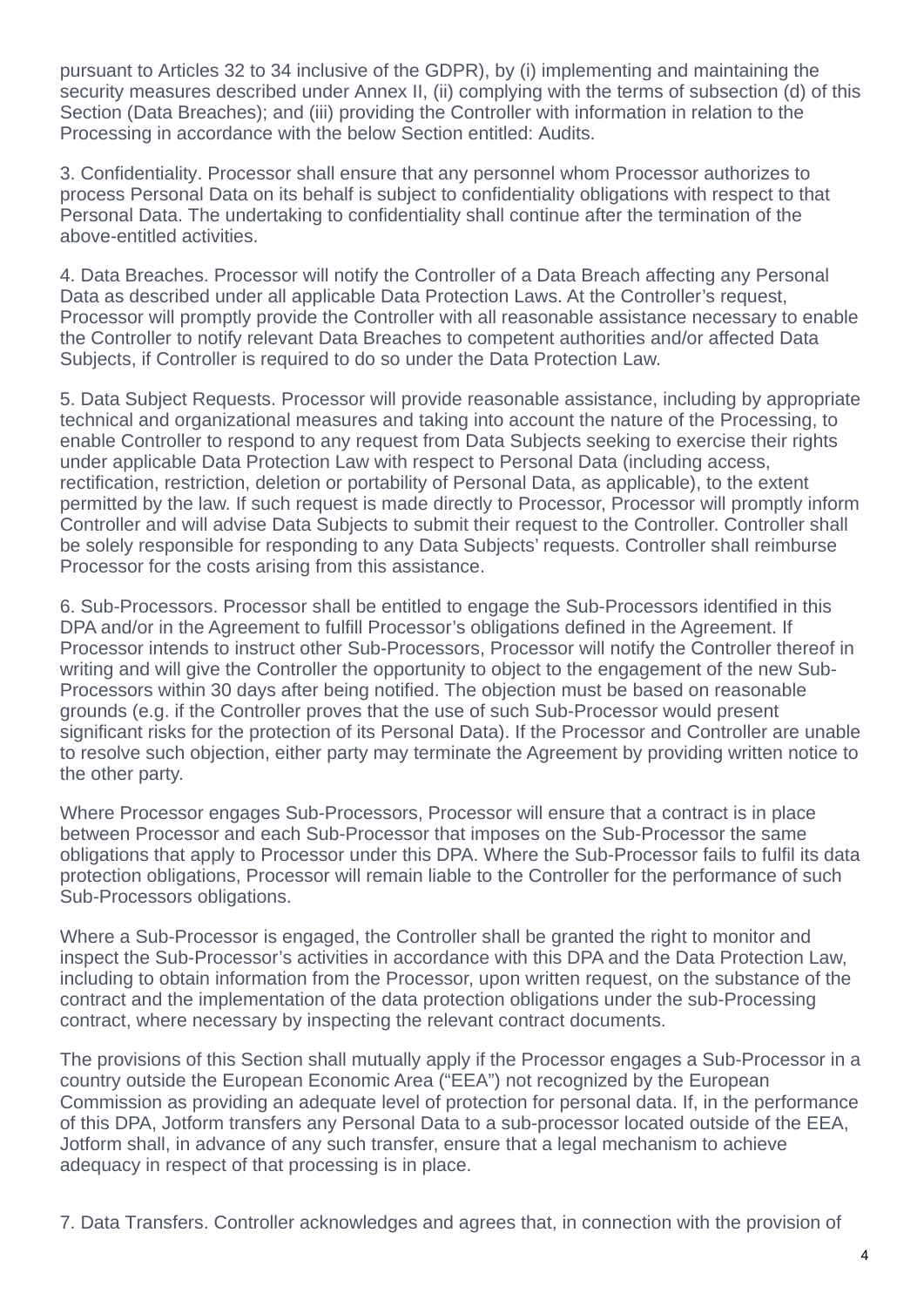the Service under the Agreement, Personal Data will be transferred to or accessed by Jotform, in the United States of America. The Standard Contractual Clauses at Exhibit 1 will apply with respect to Personal Data that is transferred outside the EEA, either directly or via onward transfer, to any country not recognized by the European Commission as providing an adequate level of protection for personal data (as described in the Data Protection Law), with the exception of Personal Data that is transferred outside the UK, which is governed by the UK Addendum, attached hereto as Exhibit 2.

8. Deletion or Retrieval of Personal Data. Other than to the extent required to comply with Data Protection Law, following termination or expiry of the Agreement, Processor will delete all Personal Data (including copies thereof) in its possession processed pursuant to this DPA. If Processor is unable to delete Personal Data for technical or other reasons, Processor will apply measures to ensure that Personal Data is blocked from any further Processing.

# **Audits**

Controller may, once every year during the Term of the Agreement, audit the technical and organizational measures taken by Processor with respect to its processing of Personal Data. In such regard, Controller may:

- obtain information from the Processor, and
- request Processor to provide to Controller an existing attestation or certificate by an independent professional expert.

Processor shall not be required to provide or disclose information that would violate applicable law, a duty of confidentiality, or any other obligation owed to a third party.

# **General Provisions**

In case of any conflict, this DPA shall take precedence over the regulations of the Agreement. Where individual provisions of this DPA are invalid or unenforceable, the validity and enforceability of the other provisions of this DPA shall not be affected.

Upon the incorporation of this DPA into the Agreement, unless other indicated by the UK Addendum, the parties indicated in the Section below entitled "Parties to this DPA" are agreeing to the Standard Contractual Clauses (where and as applicable) attached as Exhibit 1, the UK Addendum, attached as Exhibit 2, and all appendixes attached thereto. In the event of any conflict or inconsistency between this DPA, the Standard Contractual Clauses in Exhibit 1, and the UK Addendum in Exhibit 2, the Standard Contractual Clauses shall prevail where the EU GDPR governs and the UK Addendum will prevail where the UK GDPR governs. Effective 25 May 2018, Jotform will process Personal Data in accordance with the Data Protection Law requirements contained herein which are directly applicable to Jotform's provision of the Services.

If Controller is located in the US, the Jotform entity that is a party to this DPA is Jotform Inc. If Controller is located in the UK or the EU, the Jotform entity that is a party to this DPA is Jotform Ltd. This DPA has been pre-signed by Jotform.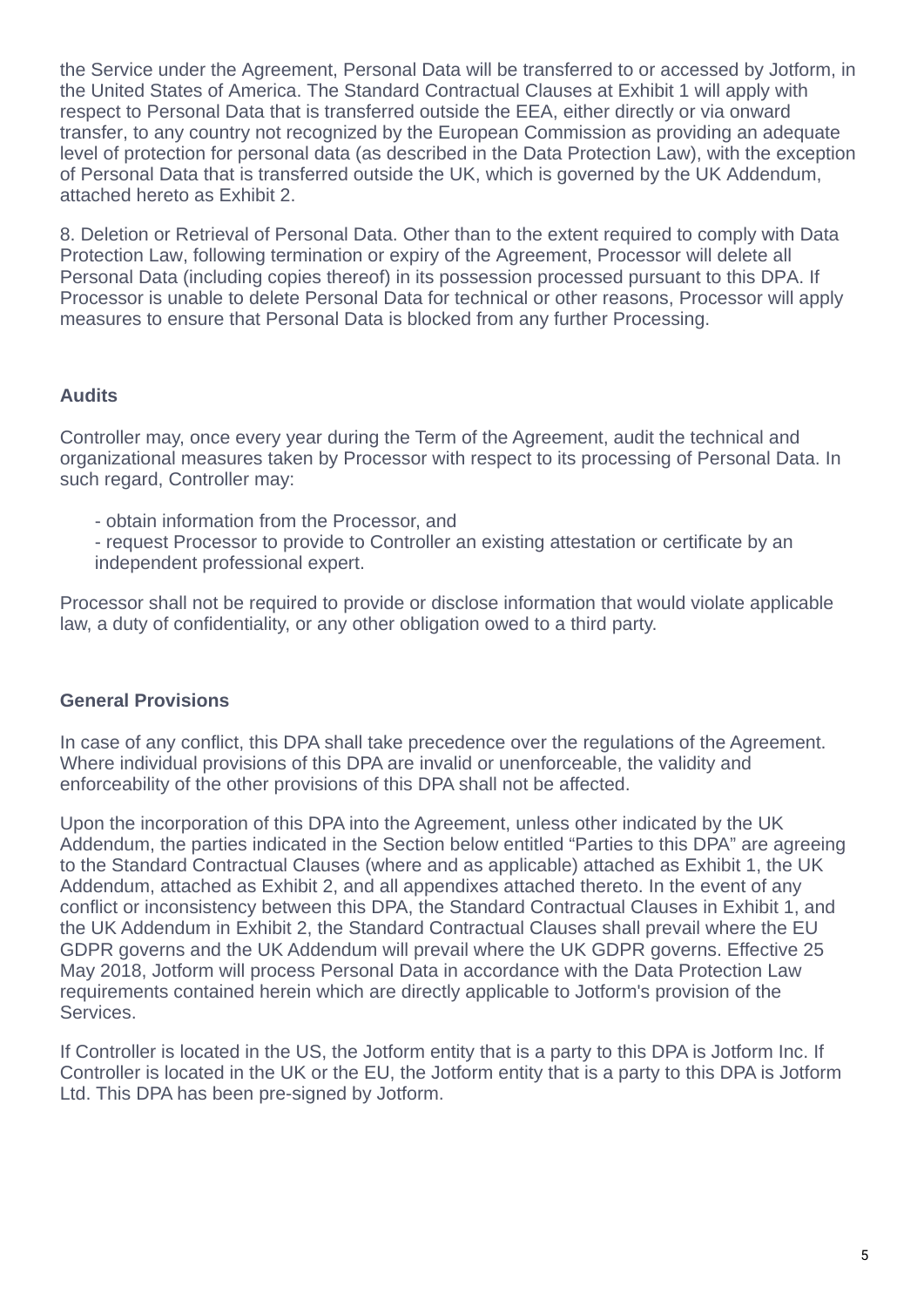#### **Signatures**

Jotform has pre-signed this DPA. Controller/Customer shall sign or electronically sign this DPA.

**The parties hereby agree to the terms of this DPA, with the SCCs and annexes attached hereto and incorporated herein.**

**Burns Pet Nutrition**

**Kate Johnston** March 1, 2022

Marketing Manager

Burns Pet Nutrition, Ferry Road Kidwelly, Carmarthenshire, SA175EJ United Kingdom

#### **Jotform Ltd**

Company Director

3 Albert Mews, Albert Road, London, N4 3RD, United Kingdom

Kongun

Aytekin Tank March 1, 2022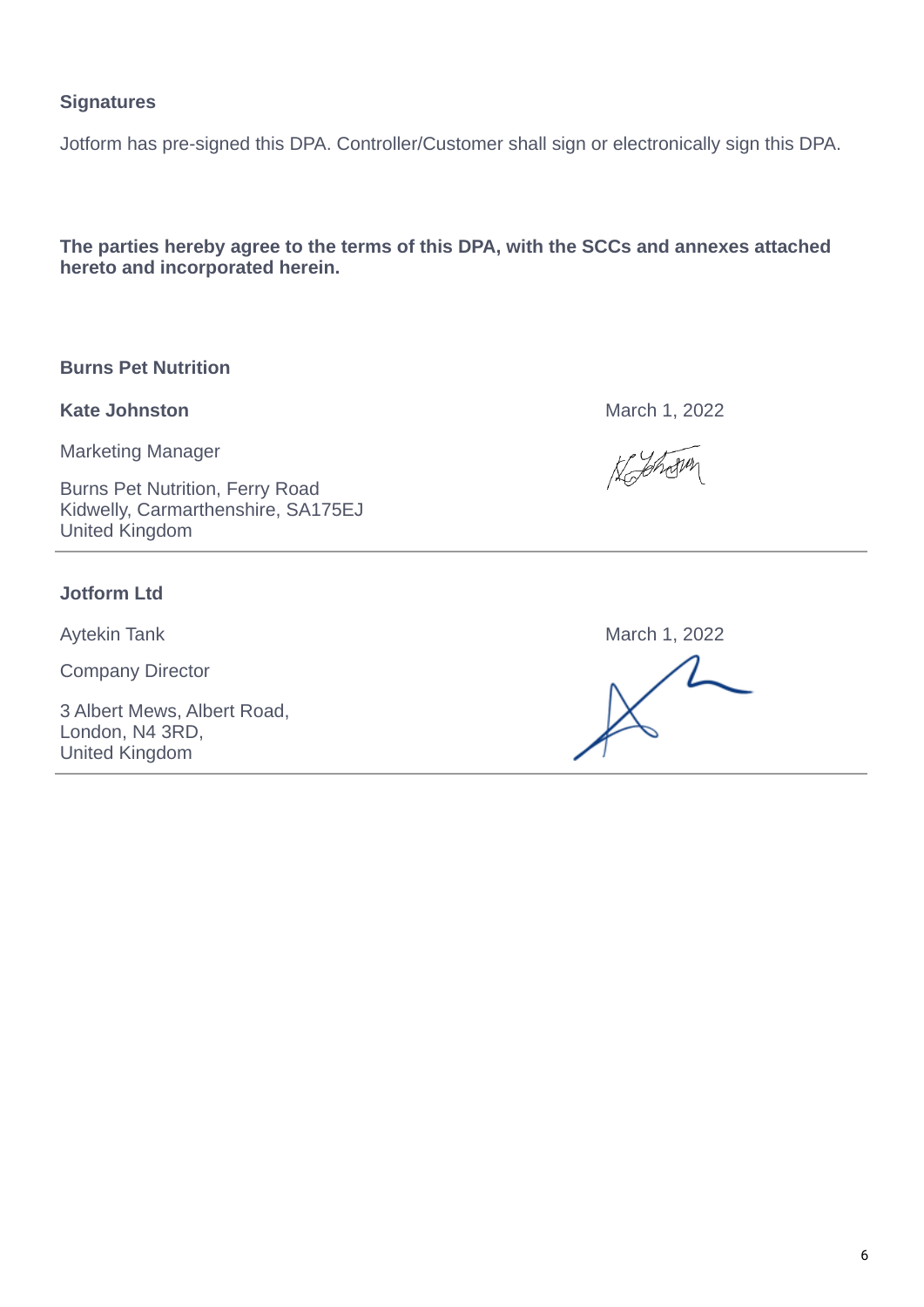# **EXHIBIT 1**

The parties agree that the following Standard Contractual Clauses - as updated by the EU in June 2021 - shall apply as to all transfers of personal data to countries outside the EEA without an adequacy decision.

# **Standard Contractual Clauses**

#### **SECTION I**

#### **Clause 1 Purpose and scope**

(a) The purpose of these standard contractual clauses is to ensure compliance with the requirements of Regulation (EU) 2016/679 of the European Parliament and of the Council of 27 April 2016 on the protection of natural persons with regard to the processing of personal data and on the free movement of such data (General Data Protection Regulation) (1) for the transfer of personal data to a third country.

(b) The Parties:

(i) the natural or legal person(s), public authority/ies, agency/ies or other body/ies (hereinafter 'entity/ies') transferring the personal data, as listed in Annex I.A (hereinafter each 'data exporter'), and

(ii) the entity/ies in a third country receiving the personal data from the data exporter, directly or indirectly via another entity also Party to these Clauses, as listed in Annex I.A (hereinafter each 'data importer') have agreed to these standard contractual clauses (hereinafter: 'Clauses').

(c) These Clauses apply with respect to the transfer of personal data as specified in Annex I.B.

(d) The Appendix to these Clauses containing the Annexes referred to therein forms an integral part of these Clauses.

# **Clause 2**

#### **Effect and invariability of the Clauses**

(a) These Clauses set out appropriate safeguards, including enforceable data subject rights and effective legal remedies, pursuant to Article 46(1) and Article 46(2)(c) of Regulation (EU) 2016/679 and, with respect to data transfers from controllers to processors and/or processors to processors, standard contractual clauses pursuant to Article 28(7) of Regulation (EU) 2016/679, provided they are not modified, except to select the appropriate Module(s) or to add or update information in the Appendix. This does not prevent the Parties from including the standard contractual clauses laid down in these Clauses in a wider contract and/or to add other clauses or additional safeguards, provided that they do not contradict, directly or indirectly, these Clauses or prejudice the fundamental rights or freedoms of data subjects.

(b) These Clauses are without prejudice to obligations to which the data exporter is subject by virtue of Regulation (EU) 2016/679.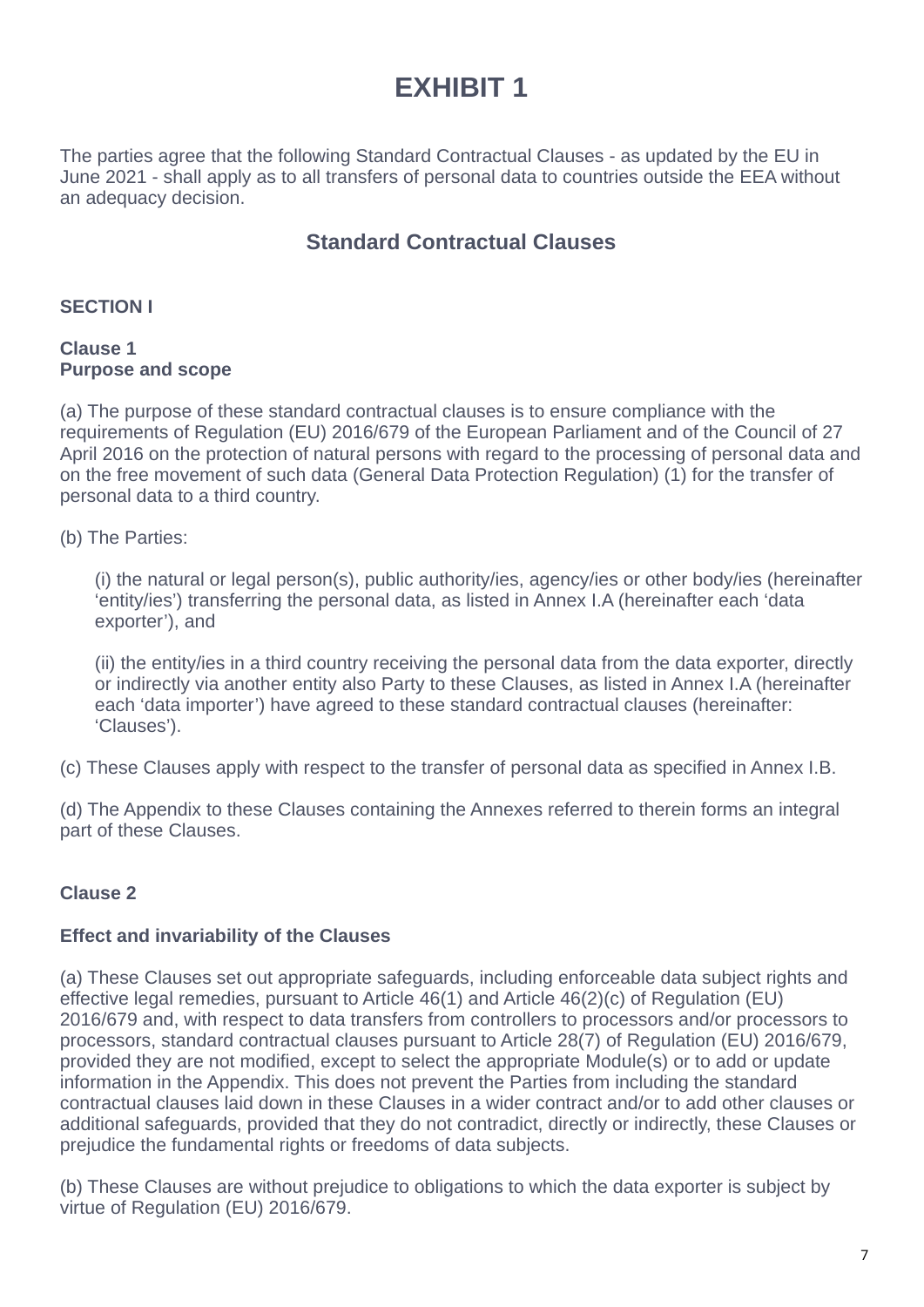# **Clause 3**

# **Third-party beneficiaries**

(a) Data subjects may invoke and enforce these Clauses, as third-party beneficiaries, against the data exporter and/or data importer, with the following exceptions:

(i) Clause 1, Clause 2, Clause 3, Clause 6, Clause 7;

(ii) Clause 8.1(b), 8.9(a), (c), (d) and (e);

(iii) Clause  $9 -$  Clause  $9(a)$ , (c), (d) and (e);

(iv) Clause  $12 -$  Clause  $12(a)$ , (d) and (f);

(v) Clause 13;

(vi) Clause  $15.1(c)$ , (d) and (e);

(vii) Clause 16(e);

(viii) Clause  $18 -$  Clause  $18(a)$  and (b);

(b) Paragraph (a) is without prejudice to rights of data subjects under Regulation (EU) 2016/679.

#### **Clause 4**

#### **Interpretation**

(a) Where these Clauses use terms that are defined in Regulation (EU) 2016/679, those terms shall have the same meaning as in that Regulation.

(b) These Clauses shall be read and interpreted in the light of the provisions of Regulation (EU) 2016/679.

(c) These Clauses shall not be interpreted in a way that conflicts with rights and obligations provided for in Regulation (EU) 2016/679.

#### **Clause 5**

#### **Hierarchy**

In the event of a contradiction between these Clauses and the provisions of related agreements between the Parties, existing at the time these Clauses are agreed or entered into thereafter, these Clauses shall prevail.

#### **Clause 6**

#### **Description of the transfer(s)**

The details of the transfer(s), and in particular the categories of personal data that are transferred and the purpose(s) for which they are transferred, are specified in Annex I.B.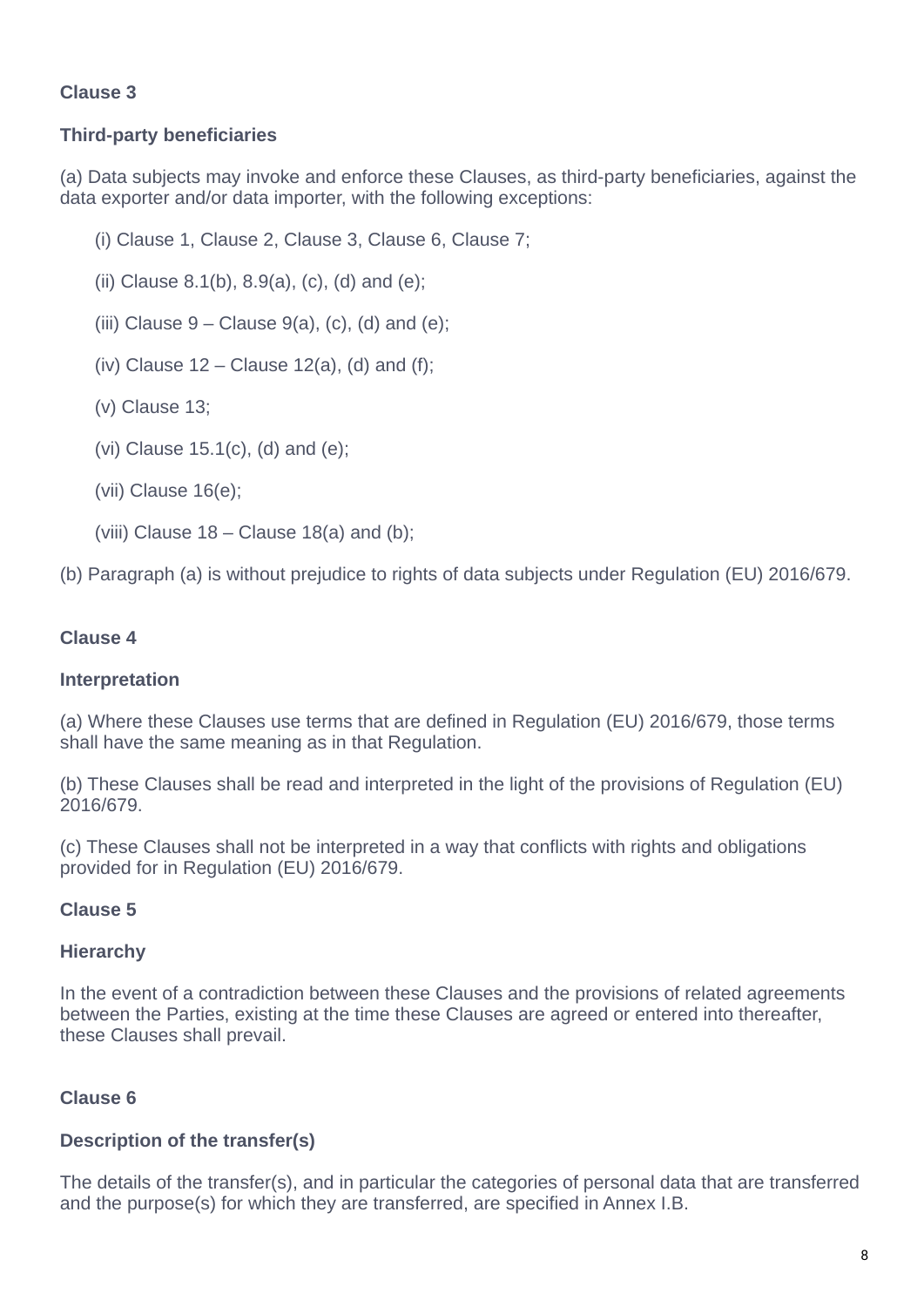# **Clause 7**

## **Docking clause**

(a) An entity that is not a Party to these Clauses may, with the agreement of the Parties, accede to these Clauses at any time, either as a data exporter or as a data importer, by completing the Appendix and signing Annex I.A.

(b) Once it has completed the Appendix and signed Annex I.A, the acceding entity shall become a Party to these Clauses and have the rights and obligations of a data exporter or data importer in accordance with its designation in Annex I.A.

(c) The acceding entity shall have no rights or obligations arising under these Clauses from the period prior to becoming a Party.

## **SECTION II – OBLIGATIONS OF THE PARTIES**

#### **Clause 8**

#### **Data protection safeguards**

The data exporter warrants that it has used reasonable efforts to determine that the data importer is able, through the implementation of appropriate technical and organisational measures, to satisfy its obligations under these Clauses.

#### **8.1 Instructions**

(a) The data importer shall process the personal data only on documented instructions from the data exporter. The data exporter may give such instructions throughout the duration of the contract.

(b) The data importer shall immediately inform the data exporter if it is unable to follow those instructions.

#### **8.2 Purpose limitation**

The data importer shall process the personal data only for the specific purpose(s) of the transfer, as set out in Annex I.B, unless on further instructions from the data exporter.

#### **8.3 Transparency**

On request, the data exporter shall make a copy of these Clauses, including the Appendix as completed by the Parties, available to the data subject free of charge. To the extent necessary to protect business secrets or other confidential information, including the measures described in Annex II and personal data, the data exporter may redact part of the text of the Appendix to these Clauses prior to sharing a copy, but shall provide a meaningful summary where the data subject would otherwise not be able to understand the its content or exercise his/her rights. On request, the Parties shall provide the data subject with the reasons for the redactions, to the extent possible without revealing the redacted information. This Clause is without prejudice to the obligations of the data exporter under Articles 13 and 14 of Regulation (EU) 2016/679.

#### **8.4 Accuracy**

If the data importer becomes aware that the personal data it has received is inaccurate, or has become outdated, it shall inform the data exporter without undue delay. In this case, the data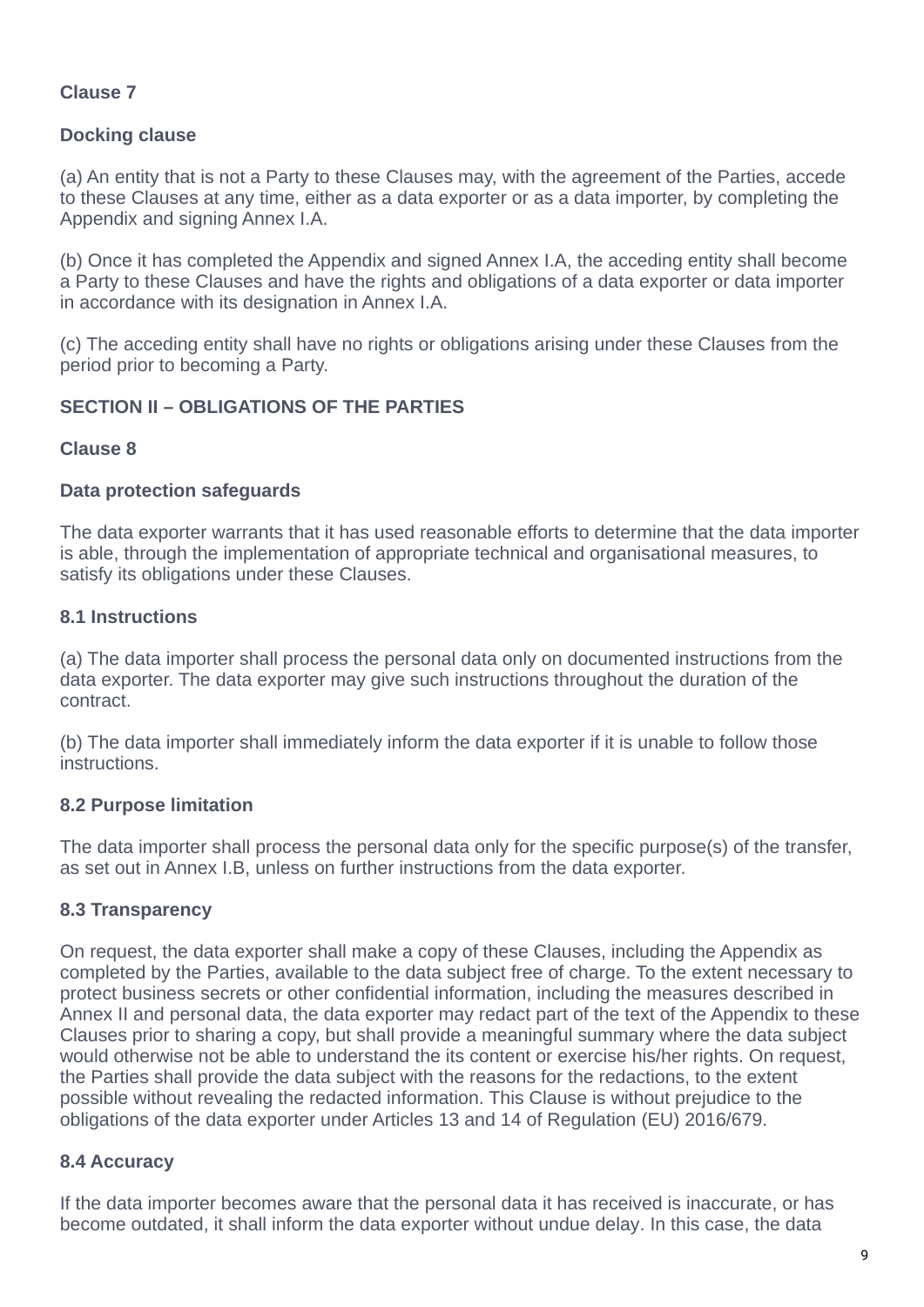importer shall cooperate with the data exporter to erase or rectify the data.

# **8.5 Duration of processing and erasure or return of data**

Processing by the data importer shall only take place for the duration specified in Annex I.B. After the end of the provision of the processing services, the data importer shall, at the choice of the data exporter, delete all personal data processed on behalf of the data exporter and certify to the data exporter that it has done so, or return to the data exporter all personal data processed on its behalf and delete existing copies. Until the data is deleted or returned, the data importer shall continue to ensure compliance with these Clauses. In case of local laws applicable to the data importer that prohibit return or deletion of the personal data, the data importer warrants that it will continue to ensure compliance with these Clauses and will only process it to the extent and for as long as required under that local law. This is without prejudice to Clause 14, in particular the requirement for the data importer under Clause 14(e) to notify the data exporter throughout the duration of the contract if it has reason to believe that it is or has become subject to laws or practices not in line with the requirements under Clause 14(a).

# **8.6 Security of processing**

(a) The data importer and, during transmission, also the data exporter shall implement appropriate technical and organisational measures to ensure the security of the data, including protection against a breach of security leading to accidental or unlawful destruction, loss, alteration, unauthorised disclosure or access to that data (hereinafter 'personal data breach'). In assessing the appropriate level of security, the Parties shall take due account of the state of the art, the costs of implementation, the nature, scope, context and purpose(s) of processing and the risks involved in the processing for the data subjects. The Parties shall in particular consider having recourse to encryption or pseudonymisation, including during transmission, where the purpose of processing can be fulfilled in that manner. In case of pseudonymisation, the additional information for attributing the personal data to a specific data subject shall, where possible, remain under the exclusive control of the data exporter. In complying with its obligations under this paragraph, the data importer shall at least implement the technical and organisational measures specified in Annex II. The data importer shall carry out regular checks to ensure that these measures continue to provide an appropriate level of security.

(b) The data importer shall grant access to the personal data to members of its personnel only to the extent strictly necessary for the implementation, management and monitoring of the contract. It shall ensure that persons authorised to process the personal data have committed themselves to confidentiality or are under an appropriate statutory obligation of confidentiality.

(c) In the event of a personal data breach concerning personal data processed by the data importer under these Clauses, the data importer shall take appropriate measures to address the breach, including measures to mitigate its adverse effects. The data importer shall also notify the data exporter without undue delay after having become aware of the breach. Such notification shall contain the details of a contact point where more information can be obtained, a description of the nature of the breach (including, where possible, categories and approximate number of data subjects and personal data records concerned), its likely consequences and the measures taken or proposed to address the breach including, where appropriate, measures to mitigate its possible adverse effects. Where, and in so far as, it is not possible to provide all information at the same time, the initial notification shall contain the information then available and further information shall, as it becomes available, subsequently be provided without undue delay.

(d) The data importer shall cooperate with and assist the data exporter to enable the data exporter to comply with its obligations under Regulation (EU) 2016/679, in particular to notify the competent supervisory authority and the affected data subjects, taking into account the nature of processing and the information available to the data importer.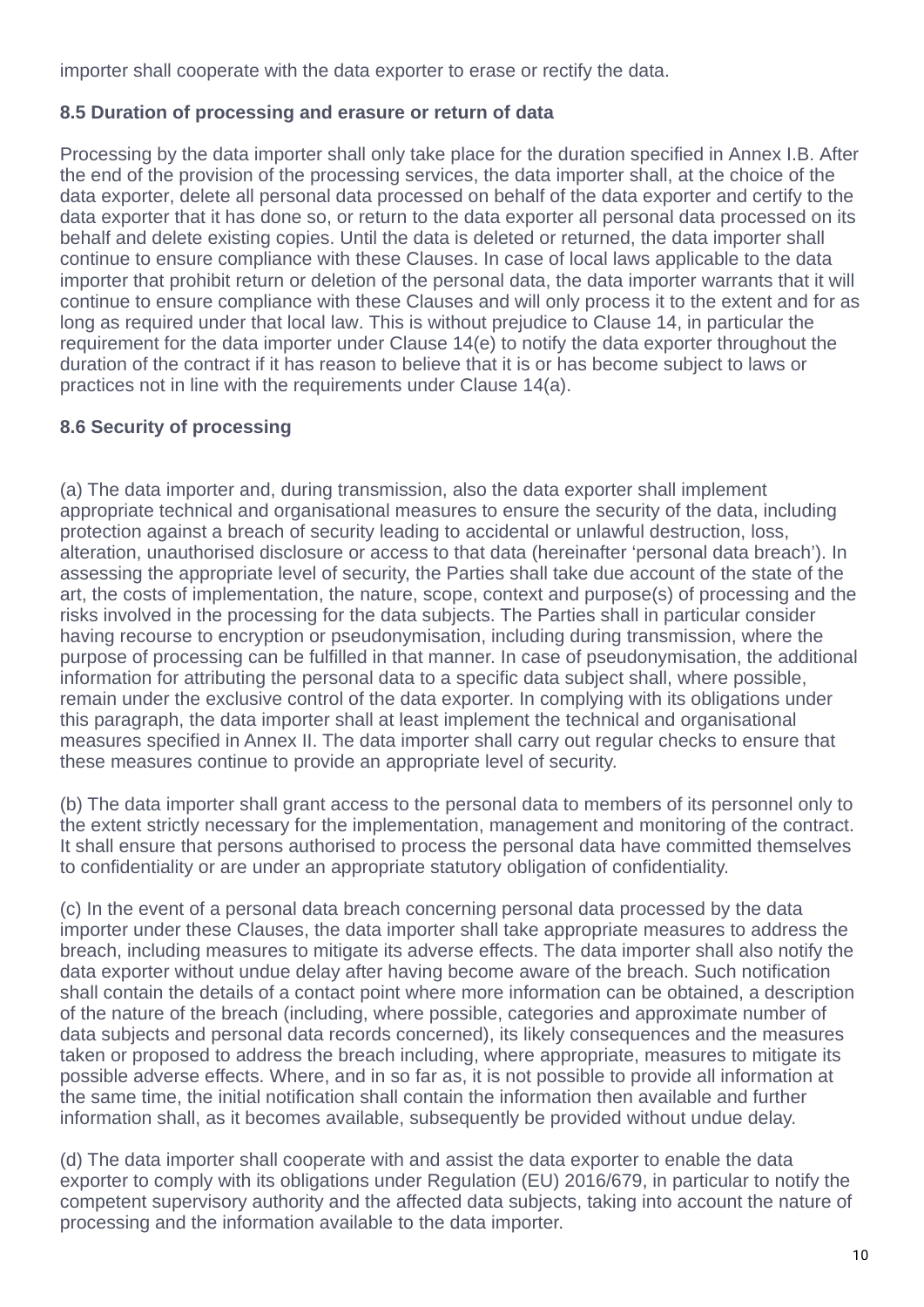# **8.7 Sensitive data**

Where the transfer involves personal data revealing racial or ethnic origin, political opinions, religious or philosophical beliefs, or trade union membership, genetic data, or biometric data for the purpose of uniquely identifying a natural person, data concerning health or a person's sex life or sexual orientation, or data relating to criminal convictions and offences (hereinafter 'sensitive data'), the data importer shall apply the specific restrictions and/or additional safeguards described in Annex LR

## **8.8 Onward transfers**

The data importer shall only disclose the personal data to a third party on documented instructions from the data exporter. In addition, the data may only be disclosed to a third party located outside the European Union (4) (in the same country as the data importer or in another third country, hereinafter 'onward transfer') if the third party is or agrees to be bound by these Clauses, under the appropriate Module, or if:

(a) the onward transfer is to a country benefitting from an adequacy decision pursuant to Article 45 of Regulation (EU) 2016/679 that covers the onward transfer;

(b) the third party otherwise ensures appropriate safeguards pursuant to Articles 46 or 47 Regulation of (EU) 2016/679 with respect to the processing in question;

(c) the onward transfer is necessary for the establishment, exercise or defence of legal claims in the context of specific administrative, regulatory or judicial proceedings; or

(d) the onward transfer is necessary in order to protect the vital interests of the data subject or of another natural person.

Any onward transfer is subject to compliance by the data importer with all the other safeguards under these Clauses, in particular purpose limitation.

#### **8.9 Documentation and compliance**

(a) The data importer shall promptly and adequately deal with enquiries from the data exporter that relate to the processing under these Clauses.

(b) The Parties shall be able to demonstrate compliance with these Clauses. In particular, the data importer shall keep appropriate documentation on the processing activities carried out on behalf of the data exporter.

(c) The data importer shall make available to the data exporter all information necessary to demonstrate compliance with the obligations set out in these Clauses and at the data exporter's request, allow for and contribute to audits of the processing activities covered by these Clauses, at reasonable intervals or if there are indications of non-compliance. In deciding on a review or audit, the data exporter may take into account relevant certifications held by the data importer.

(d) The data exporter may choose to conduct the audit by itself or mandate an independent auditor. Audits may include inspections at the premises or physical facilities of the data importer and shall, where appropriate, be carried out with reasonable notice.

(e) The Parties shall make the information referred to in paragraphs (b) and (c), including the results of any audits, available to the competent supervisory authority on request.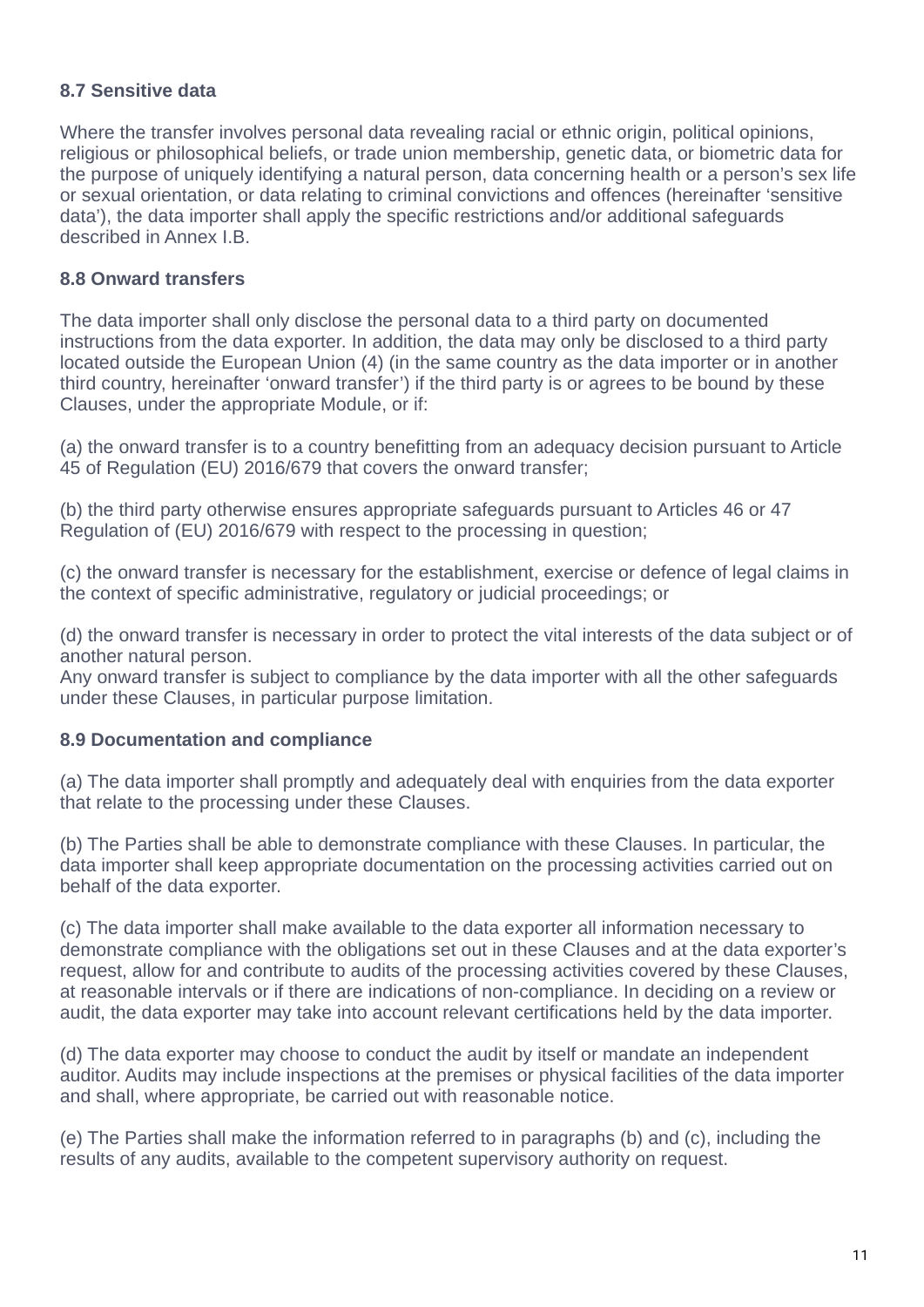# **Clause 9**

## **Use of sub-processors**

(a) The data importer has the data exporter's general authorisation for the engagement of subprocessor(s) from an agreed list. The data importer shall specifically inform the data exporter in writing of any intended changes to that list through the addition or replacement of sub-processors at least fourteen days in advance, thereby giving the data exporter sufficient time to be able to object to such changes prior to the engagement of the sub-processor(s). The data importer shall provide the data exporter with the information necessary to enable the data exporter to exercise its right to object.

(b) Where the data importer engages a sub-processor to carry out specific processing activities (on behalf of the data exporter), it shall do so by way of a written contract that provides for, in substance, the same data protection obligations as those binding the data importer under these Clauses, including in terms of third-party beneficiary rights for data subjects. (8) The Parties agree that, by complying with this Clause, the data importer fulfils its obligations under Clause 8.8. The data importer shall ensure that the sub-processor complies with the obligations to which the data importer is subject pursuant to these Clauses.

(c) The data importer shall provide, at the data exporter's request, a copy of such a subprocessor agreement and any subsequent amendments to the data exporter. To the extent necessary to protect business secrets or other confidential information, including personal data, the data importer may redact the text of the agreement prior to sharing a copy.

(d) The data importer shall remain fully responsible to the data exporter for the performance of the sub-processor's obligations under its contract with the data importer. The data importer shall notify the data exporter of any failure by the sub-processor to fulfil its obligations under that contract.

(e) The data importer shall agree a third-party beneficiary clause with the sub-processor whereby  $-$  in the event the data importer has factually disappeared, ceased to exist in law or has become insolvent – the data exporter shall have the right to terminate the sub-processor contract and to instruct the sub-processor to erase or return the personal data.

# **Clause 10**

# **Data subject rights**

(a) The data importer shall promptly notify the data exporter of any request it has received from a data subject. It shall not respond to that request itself unless it has been authorised to do so by the data exporter.

(b) The data importer shall assist the data exporter in fulfilling its obligations to respond to data subjects' requests for the exercise of their rights under Regulation (EU) 2016/679. In this regard, the Parties shall set out in Annex II the appropriate technical and organisational measures, taking into account the nature of the processing, by which the assistance shall be provided, as well as the scope and the extent of the assistance required.

(c) In fulfilling its obligations under paragraphs (a) and (b), the data importer shall comply with the instructions from the data exporter.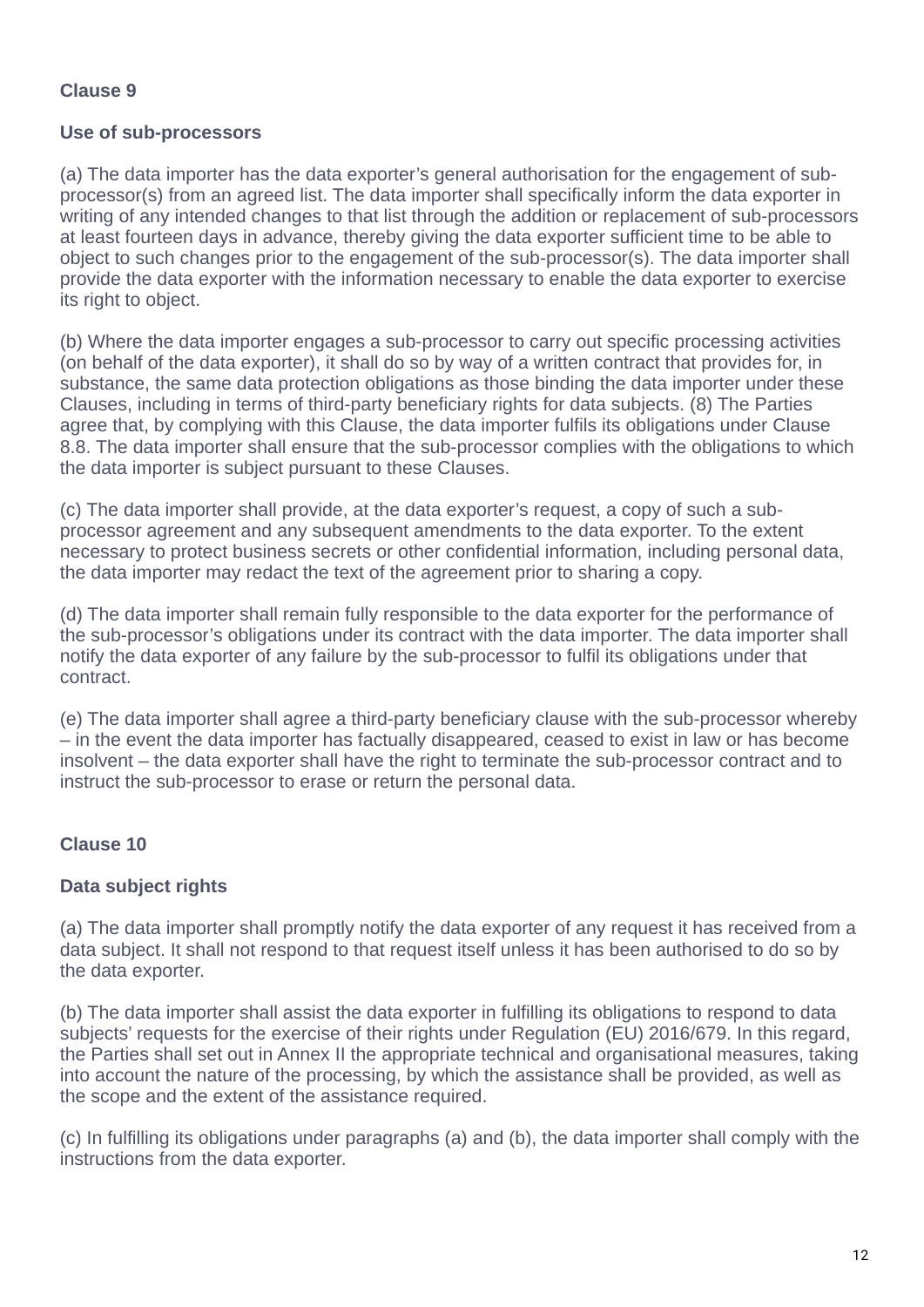# **Clause 11**

# **Redress**

(a) The data importer shall inform data subjects in a transparent and easily accessible format, through individual notice or on its website, of a contact point authorised to handle complaints. It shall deal promptly with any complaints it receives from a data subject.

(b) In case of a dispute between a data subject and one of the Parties as regards compliance with these Clauses, that Party shall use its best efforts to resolve the issue amicably in a timely fashion. The Parties shall keep each other informed about such disputes and, where appropriate, cooperate in resolving them.

(c) Where the data subject invokes a third-party beneficiary right pursuant to Clause 3, the data importer shall accept the decision of the data subject to:

(i) lodge a complaint with the supervisory authority in the Member State of his/her habitual residence or place of work, or the competent supervisory authority pursuant to Clause 13;

(ii) refer the dispute to the competent courts within the meaning of Clause 18.

(d) The Parties accept that the data subject may be represented by a not-for-profit body, organisation or association under the conditions set out in Article 80(1) of Regulation (EU) 2016/679.

(e) The data importer shall abide by a decision that is binding under the applicable EU or Member State law.

(f) The data importer agrees that the choice made by the data subject will not prejudice his/her substantive and procedural rights to seek remedies in accordance with applicable laws.

# **Clause 12**

# **Liability**

(a) Each Party shall be liable to the other Party/ies for any damages it causes the other Party/ies by any breach of these Clauses.

(b) The data importer shall be liable to the data subject, and the data subject shall be entitled to receive compensation, for any material or non-material damages the data importer or its subprocessor causes the data subject by breaching the third-party beneficiary rights under these Clauses.

(c) Notwithstanding paragraph (b), the data exporter shall be liable to the data subject, and the data subject shall be entitled to receive compensation, for any material or non-material damages the data exporter or the data importer (or its sub-processor) causes the data subject by breaching the third-party beneficiary rights under these Clauses. This is without prejudice to the liability of the data exporter and, where the data exporter is a processor acting on behalf of a controller, to the liability of the controller under Regulation (EU) 2016/679 or Regulation (EU) 2018/1725, as applicable.

(d) The Parties agree that if the data exporter is held liable under paragraph (c) for damages caused by the data importer (or its sub-processor), it shall be entitled to claim back from the data importer that part of the compensation corresponding to the data importer's responsibility for the damage.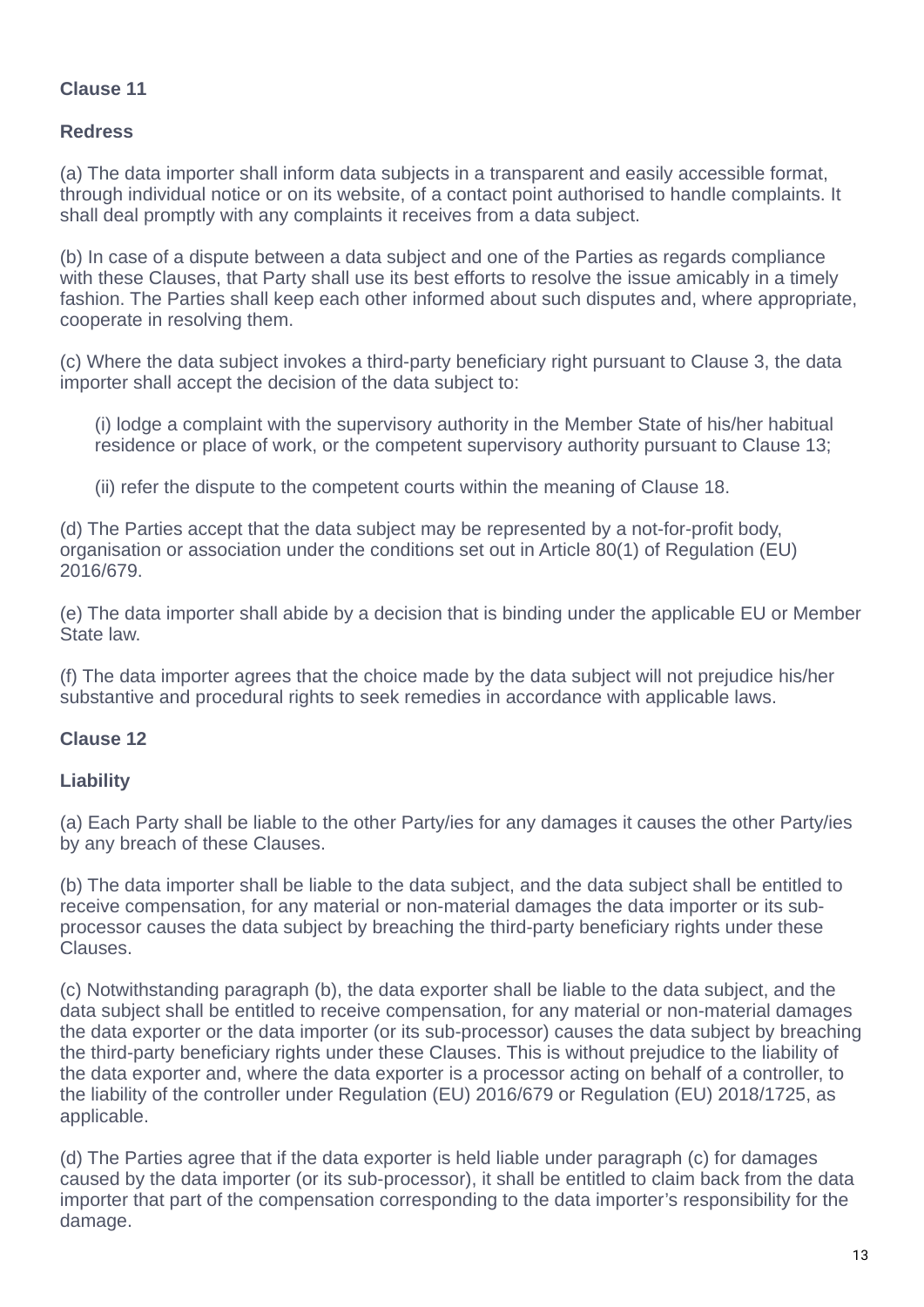(e) Where more than one Party is responsible for any damage caused to the data subject as a result of a breach of these Clauses, all responsible Parties shall be jointly and severally liable and the data subject is entitled to bring an action in court against any of these Parties.

(f) The Parties agree that if one Party is held liable under paragraph (e), it shall be entitled to claim back from the other Party/ies that part of the compensation corresponding to its/their responsibility for the damage.

(g) The data importer may not invoke the conduct of a sub-processor to avoid its own liability.

# **Clause 13**

# **Supervision**

(a) The parties agree that the supervisory authority with responsibility for ensuring compliance by the data exporter with Regulation (EU) 2016/679 as regards the data transfer shall be the Dutch Data Protection Authority (Autoriteit Persoonsgegevens), which shall act as competent supervisory authority.

(b) The data importer agrees to submit itself to the jurisdiction of and cooperate with the competent supervisory authority in any procedures aimed at ensuring compliance with these Clauses. In particular, the data importer agrees to respond to enquiries, submit to audits and comply with the measures adopted by the supervisory authority, including remedial and compensatory measures. It shall provide the supervisory authority with written confirmation that the necessary actions have been taken.

## **SECTION III – LOCAL LAWS AND OBLIGATIONS IN CASE OF ACCESS BY PUBLIC AUTHORITIES**

# **Clause 14**

#### **Local laws and practices affecting compliance with the Clauses**

(a) The Parties warrant that they have no reason to believe that the laws and practices in the third country of destination applicable to the processing of the personal data by the data importer, including any requirements to disclose personal data or measures authorising access by public authorities, prevent the data importer from fulfilling its obligations under these Clauses. This is based on the understanding that laws and practices that respect the essence of the fundamental rights and freedoms and do not exceed what is necessary and proportionate in a democratic society to safeguard one of the objectives listed in Article 23(1) of Regulation (EU) 2016/679, are not in contradiction with these Clauses.

(b) The Parties declare that in providing the warranty in paragraph (a), they have taken due account in particular of the following elements:

(i) the specific circumstances of the transfer, including the length of the processing chain, the number of actors involved and the transmission channels used; intended onward transfers; the type of recipient; the purpose of processing; the categories and format of the transferred personal data; the economic sector in which the transfer occurs; the storage location of the data transferred;

(ii) the laws and practices of the third country of destination– including those requiring the disclosure of data to public authorities or authorising access by such authorities – relevant in light of the specific circumstances of the transfer, and the applicable limitations and safeguards (12);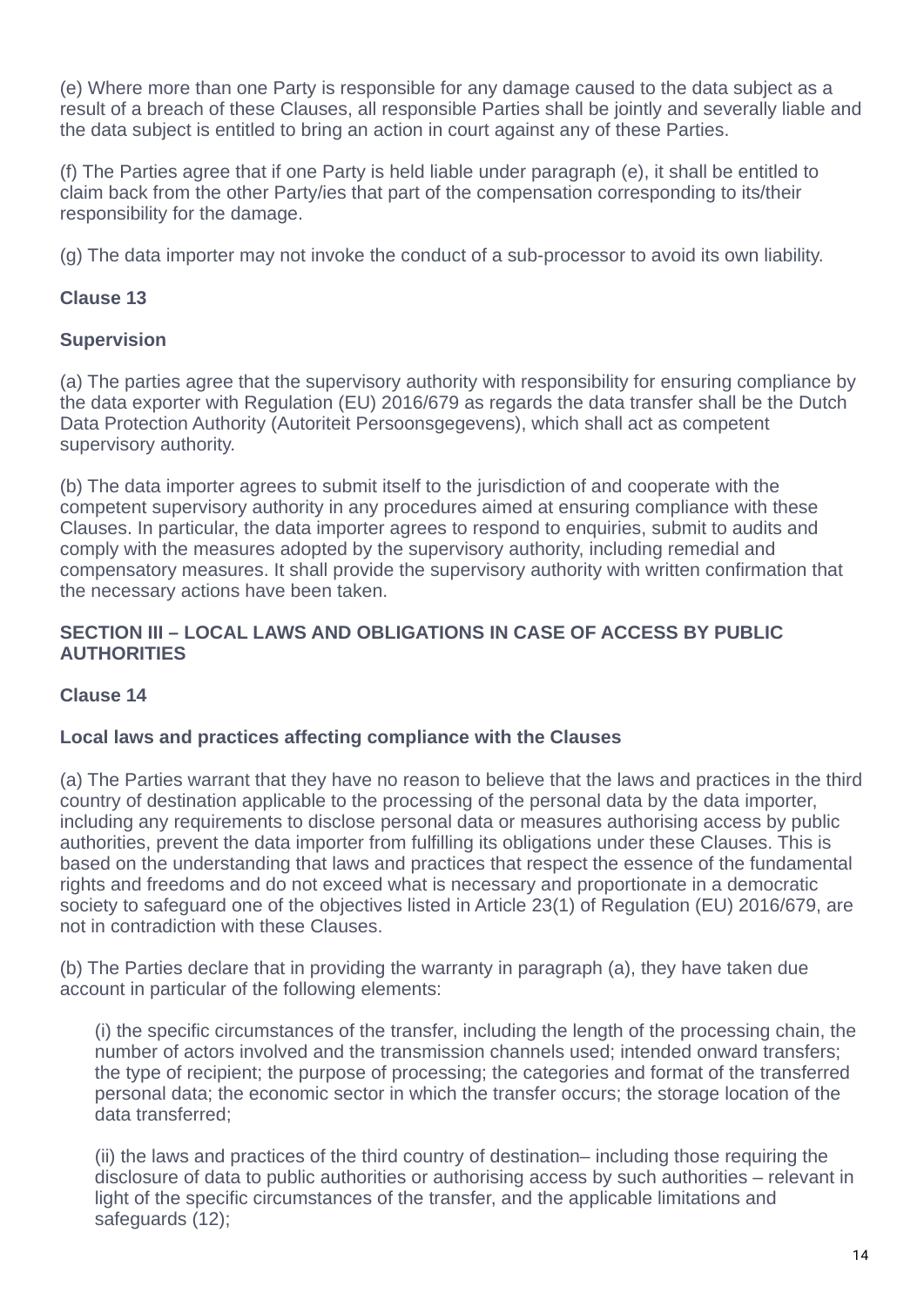(iii) any relevant contractual, technical or organisational safeguards put in place to supplement the safeguards under these Clauses, including measures applied during transmission and to the processing of the personal data in the country of destination.

(c) The data importer warrants that, in carrying out the assessment under paragraph (b), it has made its best efforts to provide the data exporter with relevant information and agrees that it will continue to cooperate with the data exporter in ensuring compliance with these Clauses.

(d) The Parties agree to document the assessment under paragraph (b) and make it available to the competent supervisory authority on request.

(e) The data importer agrees to notify the data exporter promptly if, after having agreed to these Clauses and for the duration of the contract, it has reason to believe that it is or has become subject to laws or practices not in line with the requirements under paragraph (a), including following a change in the laws of the third country or a measure (such as a disclosure request) indicating an application of such laws in practice that is not in line with the requirements in paragraph (a).

(f) Following a notification pursuant to paragraph (e), or if the data exporter otherwise has reason to believe that the data importer can no longer fulfil its obligations under these Clauses, the data exporter shall promptly identify appropriate measures (e.g. technical or organisational measures to ensure security and confidentiality) to be adopted by the data exporter and/or data importer to address the situation. The data exporter shall suspend the data transfer if it considers that no appropriate safeguards for such transfer can be ensured, or if instructed by the competent supervisory authority to do so. In this case, the data exporter shall be entitled to terminate the contract, insofar as it concerns the processing of personal data under these Clauses. If the contract involves more than two Parties, the data exporter may exercise this right to termination only with respect to the relevant Party, unless the Parties have agreed otherwise. Where the contract is terminated pursuant to this Clause, Clause 16(d) and (e) shall apply.

# **Clause 15**

#### **Obligations of the data importer in case of access by public authorities**

#### **15.1 Notification**

(a) The data importer agrees to notify the data exporter and, where possible, the data subject promptly (if necessary with the help of the data exporter) if it:

(i) receives a legally binding request from a public authority, including judicial authorities, under the laws of the country of destination for the disclosure of personal data transferred pursuant to these Clauses; such notification shall include information about the personal data requested, the requesting authority, the legal basis for the request and the response provided; or

(ii) becomes aware of any direct access by public authorities to personal data transferred pursuant to these Clauses in accordance with the laws of the country of destination; such notification shall include all information available to the importer.

(b) If the data importer is prohibited from notifying the data exporter and/or the data subject under the laws of the country of destination, the data importer agrees to use its best efforts to obtain a waiver of the prohibition, with a view to communicating as much information as possible, as soon as possible. The data importer agrees to document its best efforts in order to be able to demonstrate them on request of the data exporter.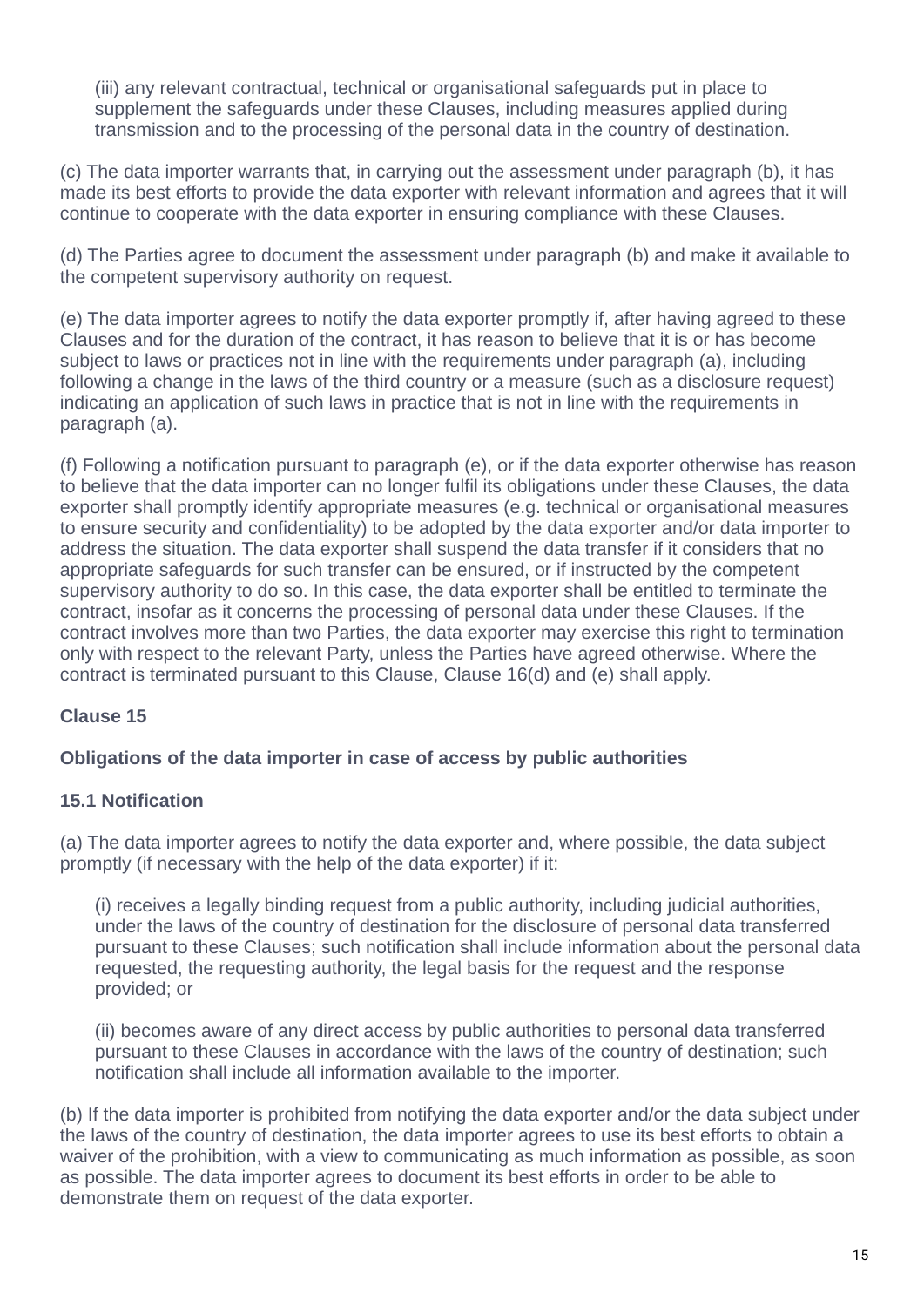(c) Where permissible under the laws of the country of destination, the data importer agrees to provide the data exporter, at regular intervals for the duration of the contract, with as much relevant information as possible on the requests received (in particular, number of requests, type of data requested, requesting authority/ies, whether requests have been challenged and the outcome of such challenges, etc.).

(d) The data importer agrees to preserve the information pursuant to paragraphs (a) to (c) for the duration of the contract and make it available to the competent supervisory authority on request.

(e) Paragraphs (a) to (c) are without prejudice to the obligation of the data importer pursuant to Clause 14(e) and Clause 16 to inform the data exporter promptly where it is unable to comply with these Clauses.

# **15.2 Review of legality and data minimisation**

(a) The data importer agrees to review the legality of the request for disclosure, in particular whether it remains within the powers granted to the requesting public authority, and to challenge the request if, after careful assessment, it concludes that there are reasonable grounds to consider that the request is unlawful under the laws of the country of destination, applicable obligations under international law and principles of international comity. The data importer shall, under the same conditions, pursue possibilities of appeal. When challenging a request, the data importer shall seek interim measures with a view to suspending the effects of the request until the competent judicial authority has decided on its merits. It shall not disclose the personal data requested until required to do so under the applicable procedural rules. These requirements are without prejudice to the obligations of the data importer under Clause 14(e).

(b) The data importer agrees to document its legal assessment and any challenge to the request for disclosure and, to the extent permissible under the laws of the country of destination, make the documentation available to the data exporter. It shall also make it available to the competent supervisory authority on request.

(c) The data importer agrees to provide the minimum amount of information permissible when responding to a request for disclosure, based on a reasonable interpretation of the request.

# **SECTION IV – FINAL PROVISIONS**

# **Clause 16**

# **Non-compliance with the Clauses and termination**

(a) The data importer shall promptly inform the data exporter if it is unable to comply with these Clauses, for whatever reason.

(b) In the event that the data importer is in breach of these Clauses or unable to comply with these Clauses, the data exporter shall suspend the transfer of personal data to the data importer until compliance is again ensured or the contract is terminated. This is without prejudice to Clause 14(f).

(c) The data exporter shall be entitled to terminate the contract, insofar as it concerns the processing of personal data under these Clauses, where:

(i) the data exporter has suspended the transfer of personal data to the data importer pursuant to paragraph (b) and compliance with these Clauses is not restored within a reasonable time and in any event within one month of suspension;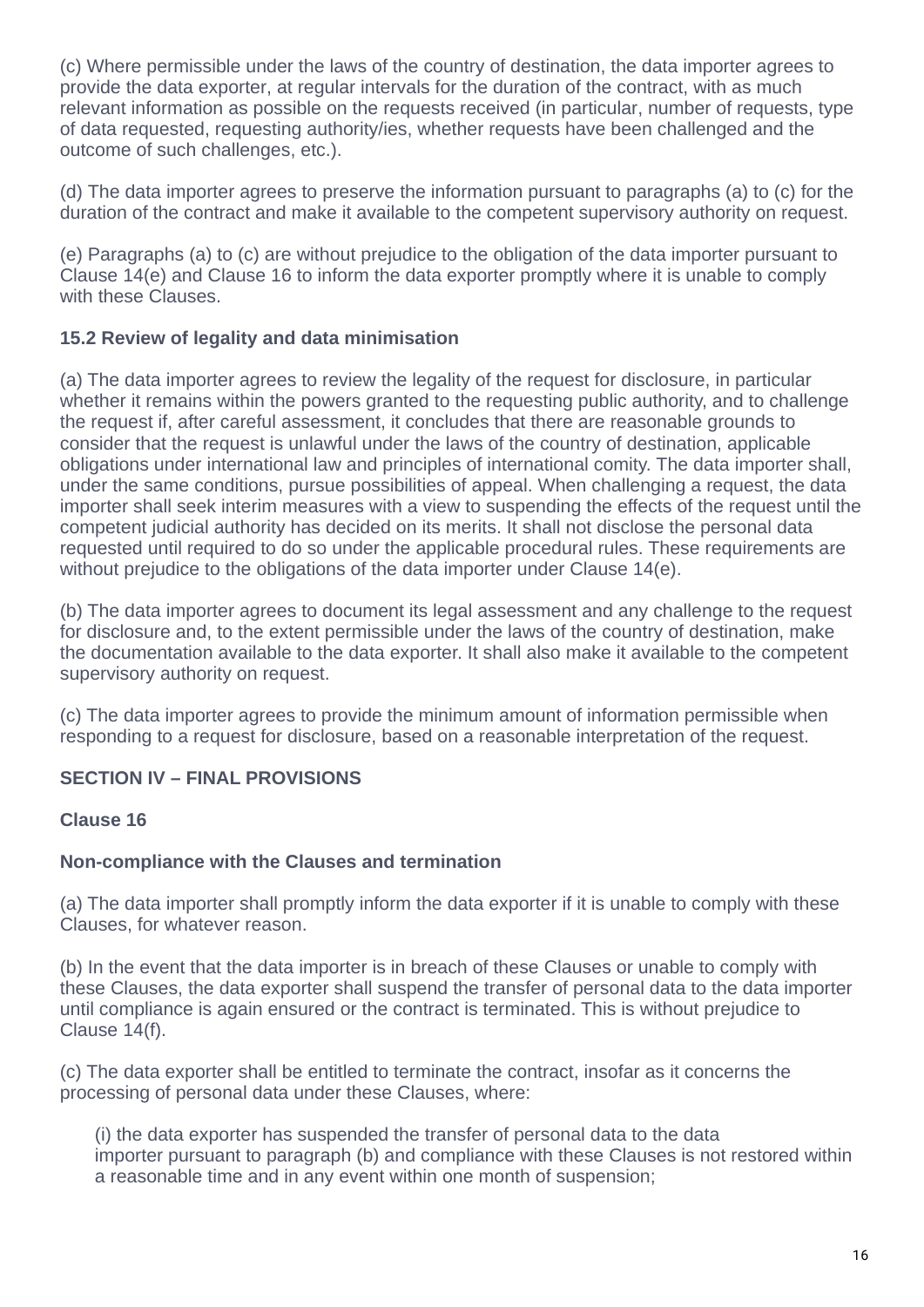(ii) the data importer is in substantial or persistent breach of these Clauses; or

(iii) the data importer fails to comply with a binding decision of a competent court or supervisory authority regarding its obligations under these Clauses. In these cases, it shall inform the competent supervisory authority of such non-compliance. Where the contract involves more than two Parties, the data exporter may exercise this right to termination only with respect to the relevant Party, unless the Parties have agreed otherwise.

(d) Personal data that has been transferred prior to the termination of the contract pursuant to paragraph (c) shall at the choice of the data exporter immediately be returned to the data exporter or deleted in its entirety. The same shall apply to any copies of the data. The data importer shall certify the deletion of the data to the data exporter. Until the data is deleted or returned, the data importer shall continue to ensure compliance with these Clauses. In case of local laws applicable to the data importer that prohibit the return or deletion of the transferred personal data, the data importer warrants that it will continue to ensure compliance with these Clauses and will only process the data to the extent and for as long as required under that local law.

(e) Either Party may revoke its agreement to be bound by these Clauses where (i) the European Commission adopts a decision pursuant to Article 45(3) of Regulation (EU) 2016/679 that covers the transfer of personal data to which these Clauses apply; or (ii) Regulation (EU) 2016/679 becomes part of the legal framework of the country to which the personal data is transferred. This is without prejudice to other obligations applying to the processing in question under Regulation (EU) 2016/679.

# **Clause 17**

# **Governing law**

These Clauses shall be governed by the law of the EU Member State in which the data exporter is established. Where such law does not allow for third-party beneficiary rights, they shall be governed by the law of another EU Member State that does allow for third-party beneficiary rights. The Parties agree that this shall be the law of the Republic of Ireland.

# **Clause 18**

# **Choice of forum and jurisdiction**

(a) Any dispute arising from these Clauses shall be resolved by the courts of an EU Member State.

(b) The Parties agree that those shall be the courts of the Republic of Ireland.

(c) A data subject may also bring legal proceedings against the data exporter and/or data importer before the courts of the Member State in which he/she has his/her habitual residence.

(d) The Parties agree to submit themselves to the jurisdiction of such courts.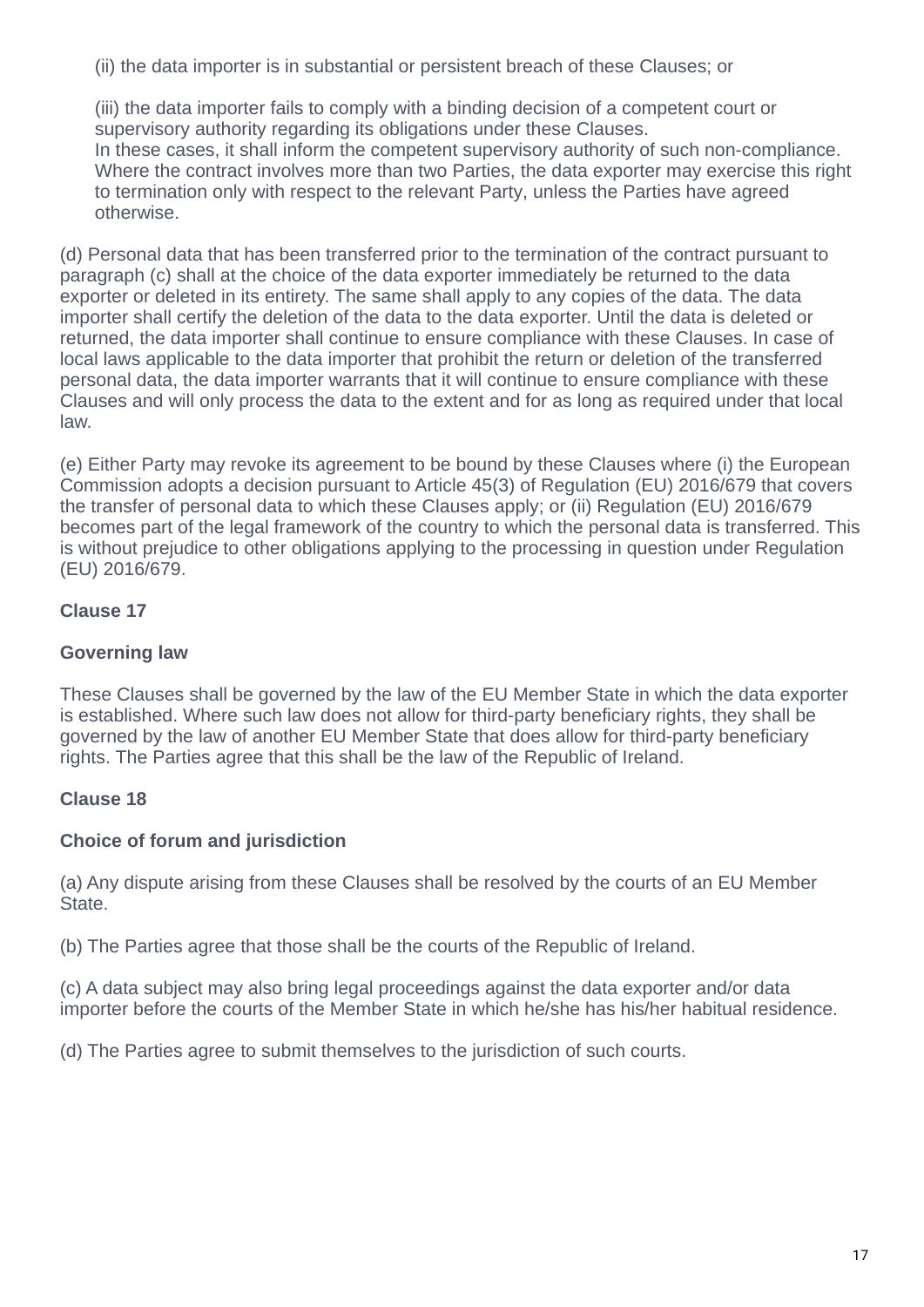# **Annex I - Parties; Details of the Processing**

The data exporter is the Customer/Controller as identified in the DPA.

The data importer is Jotform Inc.

Data subjects include: Parties who submit filled-in forms (which forms have been provided to Controller by Jotform or which Controller has created using the Service) to Controller; and Controller's employees, staff, and contractors whose Personal Data has been provided by such parties to Jotform in connection with the Agreement.

The personal data transferred concern the following categories of data subjects: The data exporter may submit Personal Data to JotForm and its Affiliates, the extent of which is determined and controlled by the data exporter in its sole discretion, and which may include, but is not limited to Personal Data relating to the following categories of data subjects:

• Prospective customers, customers, resellers, referrers, business partners, and vendors of the data exporter (who are natural persons);

• Employees or contact persons of the data exporter's prospective customers, customers, resellers, referrers, subcontractors, business partners, and vendors (who are natural persons);

• Employees, agents, advisors, and freelancers of the data exporter (who are natural persons); and/or

• Natural persons authorized by the data exporter to use the services provided by Jotform Inc. to the data exporter.

Categories of data: The personal data transferred concern the following categories of data may include, but is not limited to, the following categories of Personal Data: Names, titles, position, employer, contact information (email, phone, fax, physical address etc.), identification data, professional life data, personal life data, connection data, or localization data (including IP addresses).

Special categories of data (if appropriate): The personal data transferred concern the following special categories of data: The data exporter may submit special categories of data to JotForm and its Affiliates, the extent of which is determined and controlled by the data exporter in its sole discretion. Such special categories of data include, but may not be limited to, Personal Data with information revealing racial or ethnic origins, political opinions, religious or philosophical beliefs, trade-union membership, and the processing of data concerning an individual's health or sexual and gender orientation.

Processing operations: The personal data transferred will be subject to the following basic processing activities: Processing of the data in order for JotForm to provide the Service to the Customer.

Processing locations: Data is processed by Jotform in the US, by our subprocessors (see below), and occasionally as needed by Jotform to provide the Service and to comply with Jotform's legal obligations, at locations such as the UK and Turkey.

Subprocessors: See <https://www.jotform.com/subprocessors/>for a list of the same. Data is not typically transferred to subprocessors. Any such transfers would be for the purpose of providing the Service to the customer.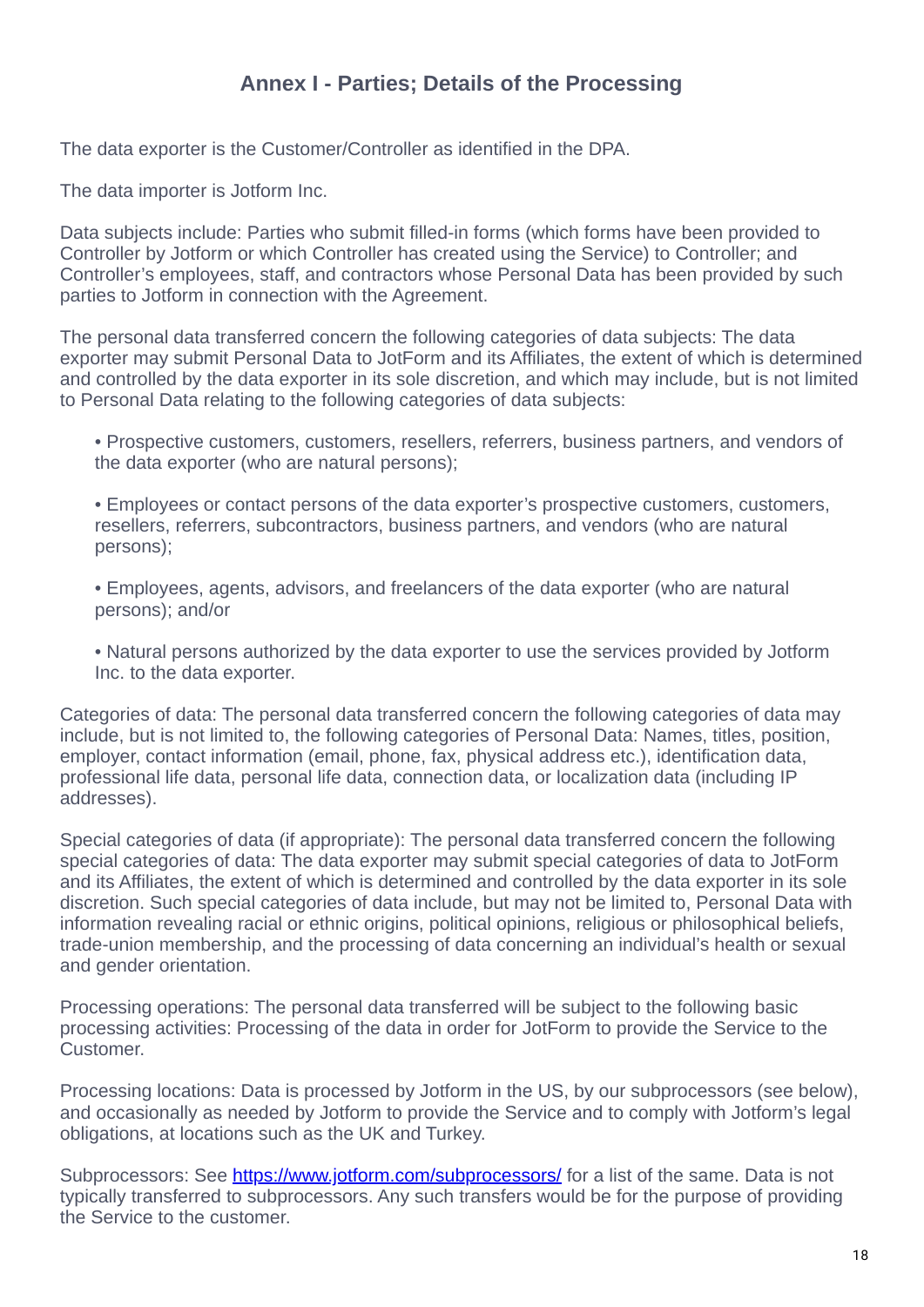Period of processing upon transfer: Usually in one day or less. The data is retained for as long as necessary to provide the Service to the customer, i.e., as set forth in the contract or terms of use applicable to the customer.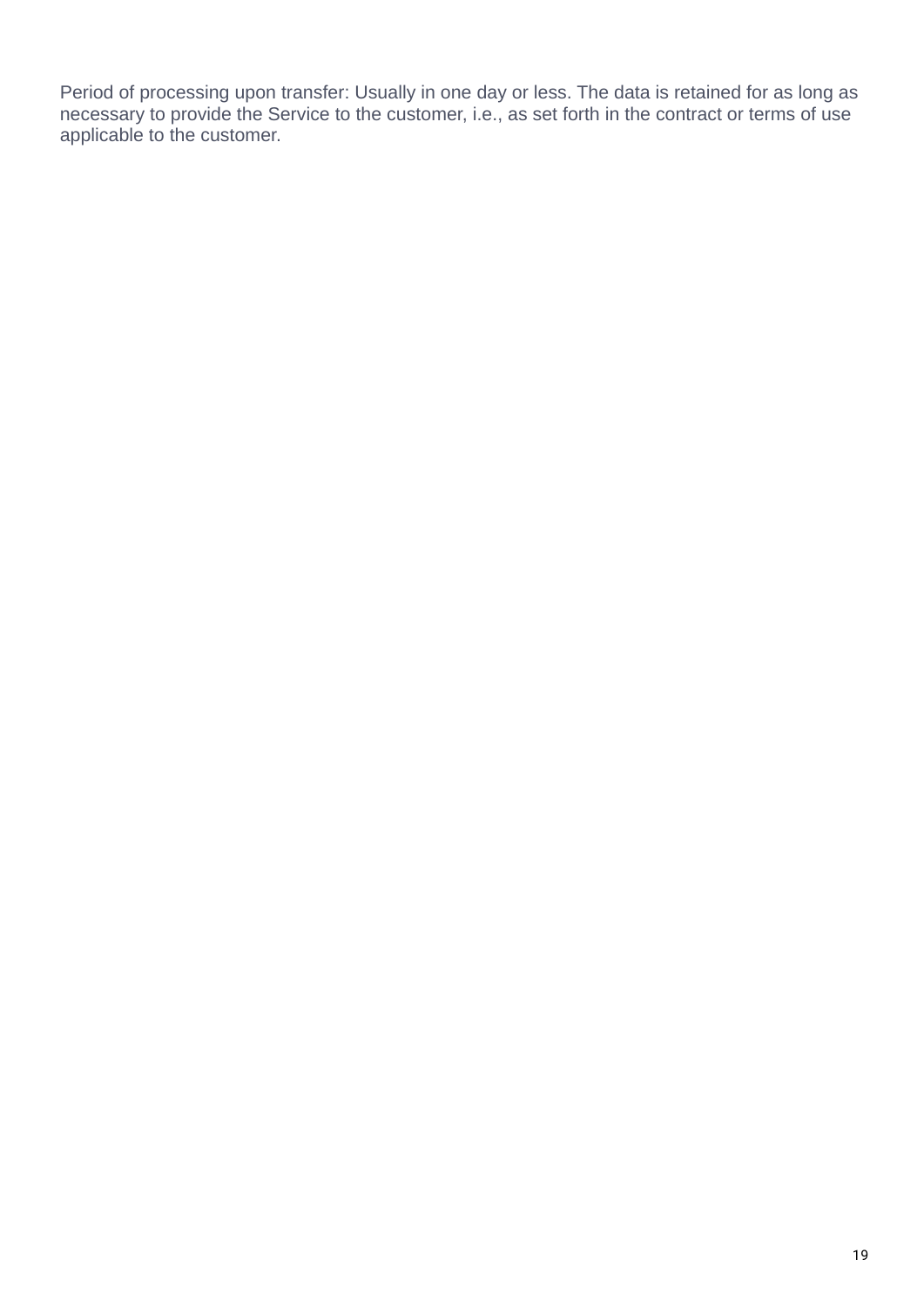# **Annex II - Security Measures**

Processor agrees to implement the following security measures to protect Personal Data

#### **Access Control of Processing Areas**

Data importer/subprocessor implements suitable measures in order to prevent unauthorized persons from gaining access to the data processing equipment (namely telephones, database and application servers and related hardware) where the personal data are processed or used, including:

- establishing security areas;
- protection and restriction of access paths;
- establishing access authorizations for employees and third parties, including the respective documentation;
- all access to the data center where personal data are hosted is logged, monitored, and tracked; and

• the data center where personal data are hosted is secured by appropriate security measures.

#### **Access Control to Data Processing Systems**

Data importer/subprocessor implements suitable measures to prevent their data processing systems from being used by unauthorized persons, including:

- use of adequate encryption technologies;
- identification of the terminal and/or the terminal user to the data importer/subprocessor and processing systems;
- automatic temporary lock-out of user terminal if left idle, identification and password required to reopen;
- automatic temporary lock-out of the user ID when several erroneous passwords are entered, log file of events, monitoring of break-in-attempts (alerts); and
- all access to data content is logged, monitored, and tracked.

#### **Access Control to Use Specific Areas of Data Processing Systems**

Data importer/subprocessor commits that the persons entitled to use their data processing system are only able to access the data within the scope and to the extent covered by their respective access permission (authorization) and that personal data cannot be read, copied or modified or removed without authorization. This shall be accomplished by various measures including:

• employee policies and training in respect of each employee's access rights to the personal data;

• allocation of individual terminals and /or terminal user, and identification characteristics exclusive to specific functions;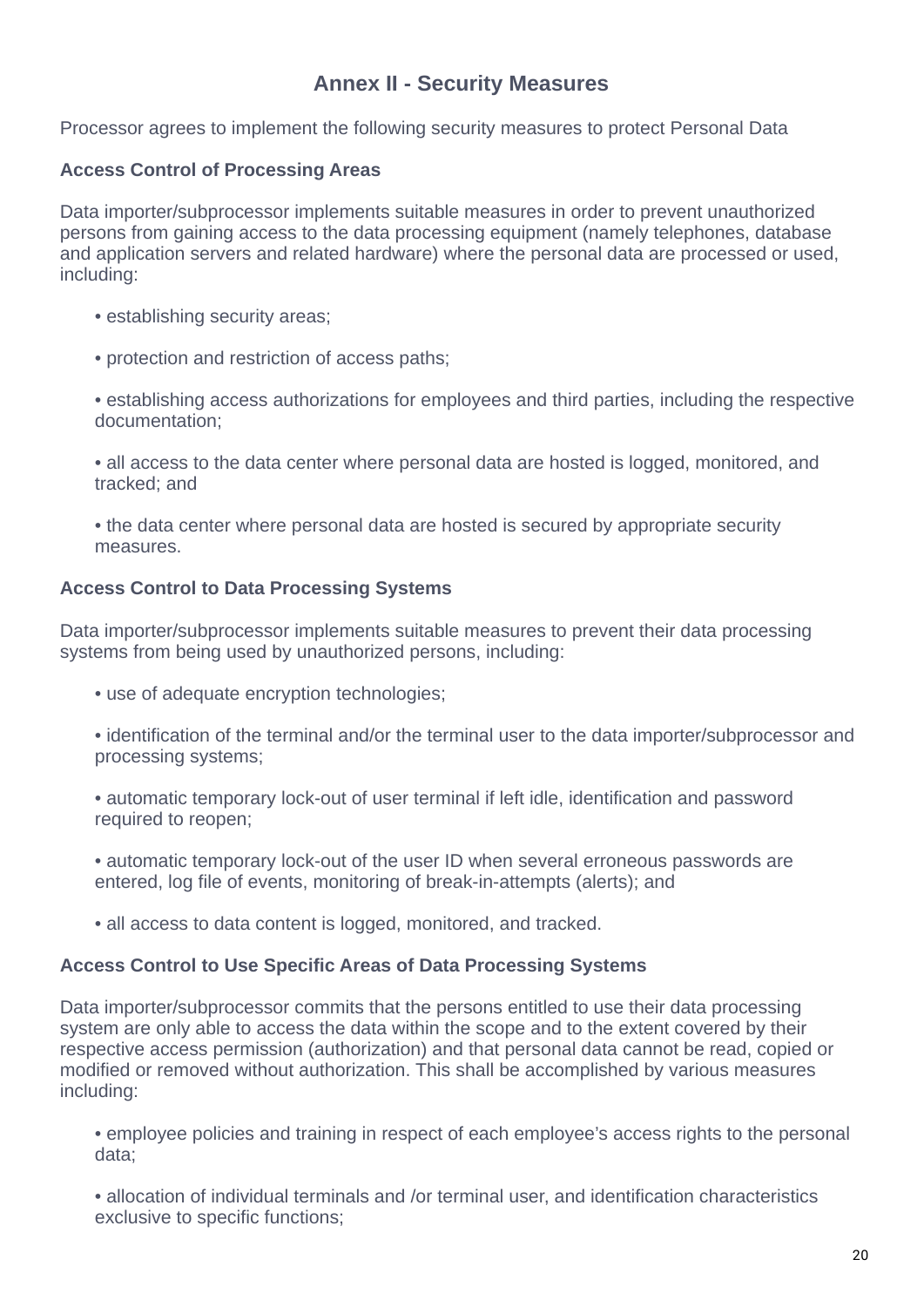- monitoring capability in respect of individuals who delete, add or modify the personal data;
- release of data only to authorized persons, including allocation of differentiated access rights and roles:
- use of adequate encryption technologies;
- control of files, controlled and documented destruction of data.

#### **Availability Control**

Data importer/subprocessor implements suitable measures to ensure that personal data are protected from accidental destruction or loss, including:

- infrastructure redundancy;
- backup is stored at an alternative site and available for restore in case of failure of the primary system.

#### **Transmission Control**

Data importer/subprocessor implements suitable measures to prevent the personal data from being read, copied, altered or deleted by unauthorized parties during the transmission thereof or during the transport of the data media. This is accomplished by various measures including:

- use of adequate firewall, VPN and encryption technologies to protect the gateways and pipelines through which the data travels;
- certain highly confidential employee data (e.g., personally identifiable information such as National ID numbers, credit or debit card numbers) is also encrypted within the system;
- providing user alert upon incomplete transfer of data (end to end check); and
- as far as possible, all data transmissions are logged, monitored and tracked.

#### **Input Control**

Data importer/subprocessor implements suitable input control measures, including:

- an authorization policy for the input, reading, alteration and deletion of data;
- authentication of the authorized personnel;
- protective measures for the data input into memory, as well as for the reading, alteration and deletion of stored data;
- utilization of unique authentication credentials or codes (passwords);
- providing that entries to data processing facilities (the rooms housing the computer hardware and related equipment) are kept locked;
- automatic log-off of user ID's that have not been used for a substantial period of time;

• proof established within data importer/subprocessor's organization of the input authorization; and